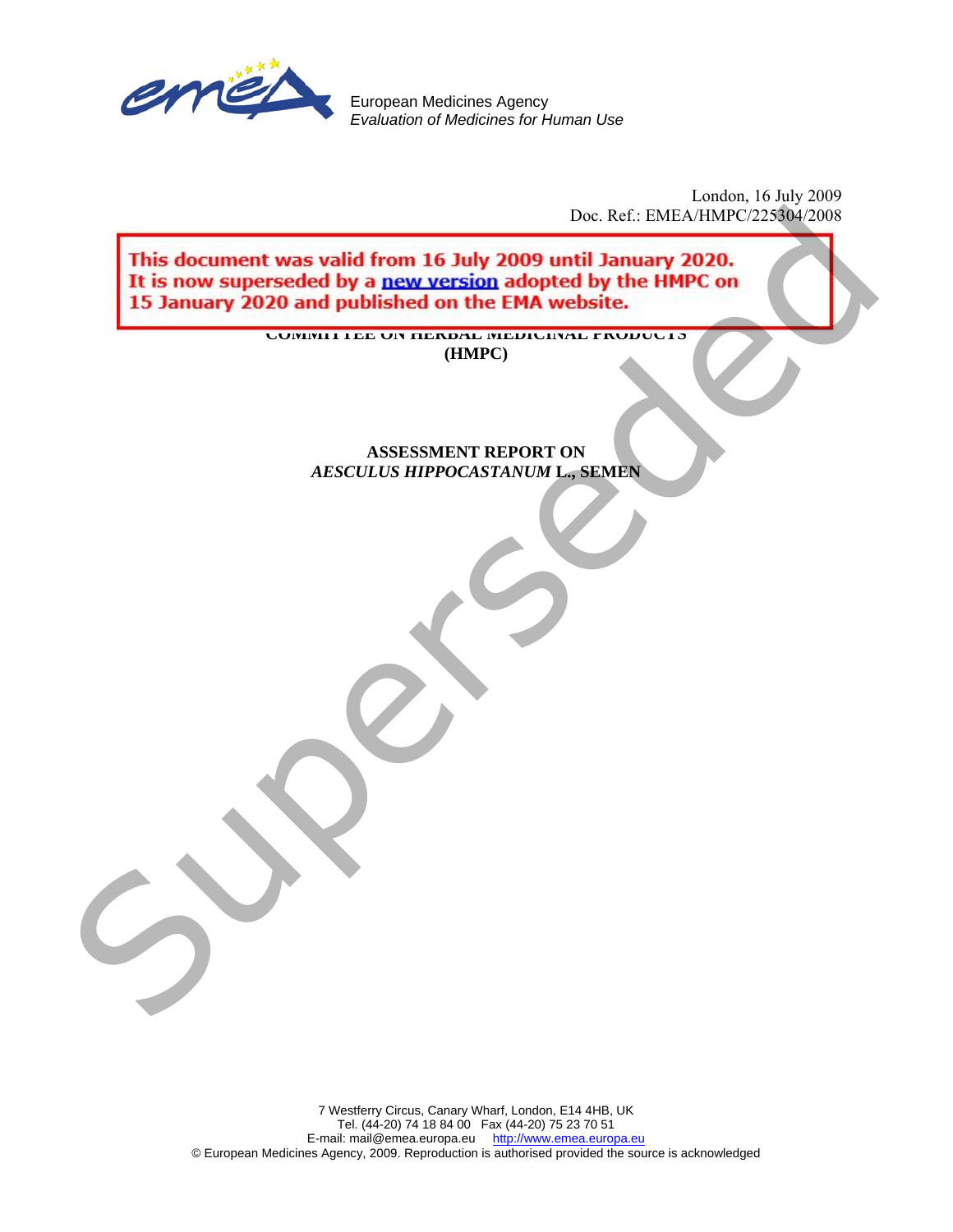# **TABLE OF CONTENTS**

| II.     |                                                                                                    |  |
|---------|----------------------------------------------------------------------------------------------------|--|
| $\Pi.1$ |                                                                                                    |  |
|         | Description of the herbal substance(s), herbal preparation(s) or combinations thereof 6<br>II.1.1  |  |
|         | II.2                                                                                               |  |
|         | II.2.1                                                                                             |  |
|         | Overview of available data regarding the herbal substance(s), herbal preparation(s)<br>II.2.1.1    |  |
|         |                                                                                                    |  |
|         | II.2.1.2                                                                                           |  |
|         | II.2.2                                                                                             |  |
|         | Overview of available data regarding the herbal substance(s), herbal preparation(s)<br>II.2.2.1    |  |
|         |                                                                                                    |  |
|         | II.2.2.2                                                                                           |  |
|         | II.2.3                                                                                             |  |
|         | Overview of available data regarding the herbal substance(s)/herbal preparation(s) and<br>II.2.3.1 |  |
|         |                                                                                                    |  |
|         | II.2.3.2                                                                                           |  |
|         |                                                                                                    |  |
|         | II.3.1                                                                                             |  |
|         | II.3.1.1                                                                                           |  |
|         | II.3.1.2                                                                                           |  |
|         | II.3.2                                                                                             |  |
|         | II.3.2.1                                                                                           |  |
|         | II.3.2.2<br>II.3.2.3                                                                               |  |
|         | Clinical studies in special populations (e.g. elderly and children) 16<br>II.3.2.4                 |  |
|         | II.3.3                                                                                             |  |
|         | II.3.3.1                                                                                           |  |
|         | II.3.3.2                                                                                           |  |
|         | II.3.3.3                                                                                           |  |
|         | II.3.3.4                                                                                           |  |
|         | II.3.3.5                                                                                           |  |
|         | II.3.3.6                                                                                           |  |
|         | II.4                                                                                               |  |
| II.5    |                                                                                                    |  |
|         |                                                                                                    |  |
|         |                                                                                                    |  |
| III.1   | COMMUNITY HERBAL MONOGRAPH ON AESCULUS HIPPOCASTANUM L., SEMEN' 19                                 |  |
| III.2   |                                                                                                    |  |
|         |                                                                                                    |  |
|         |                                                                                                    |  |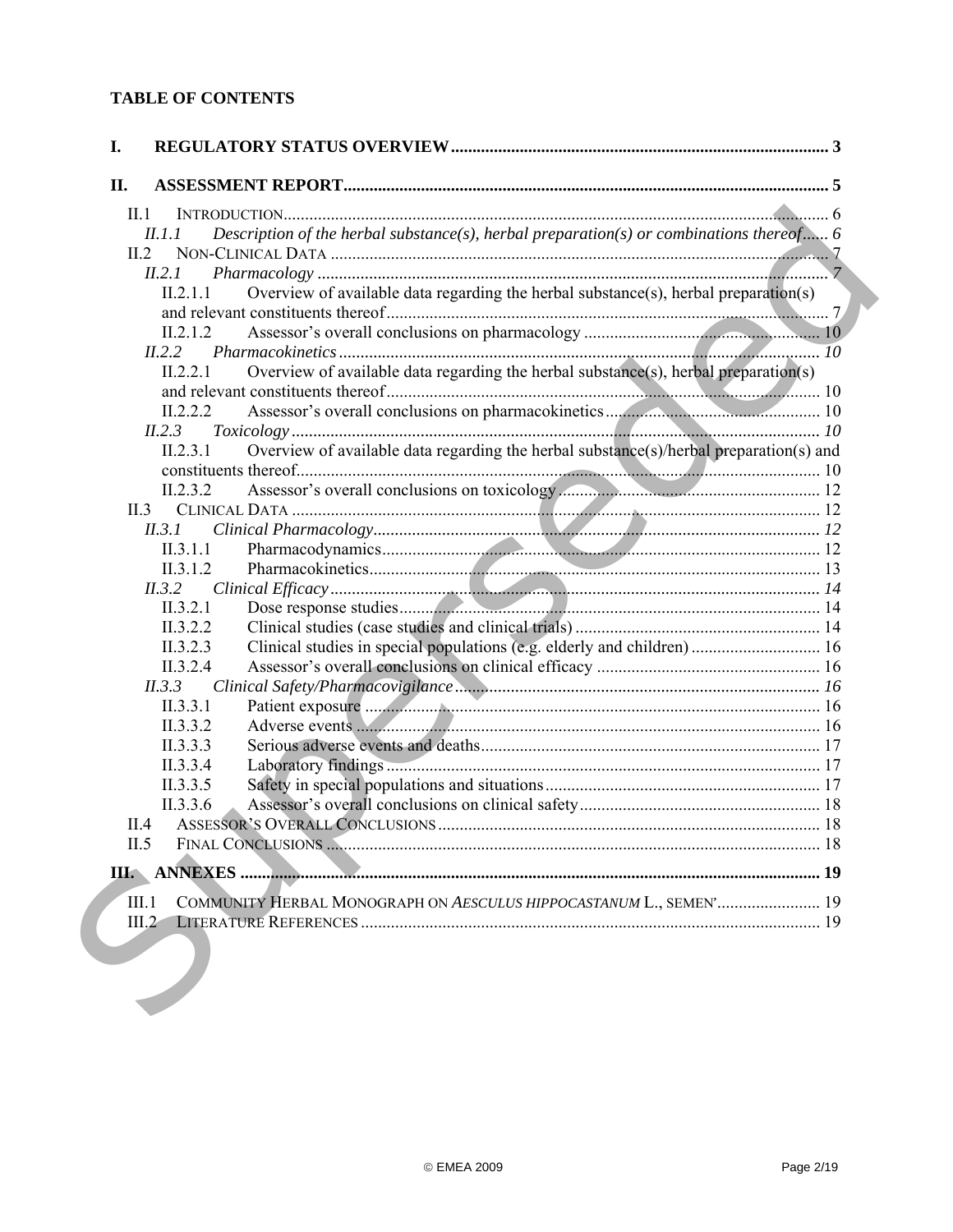# <span id="page-2-0"></span>**I. REGULATORY STATUS OVERVIEW[1](#page-2-1)**

MA: Marketing Authorisation;

TRAD: Traditional Use Registration;

Other TRAD: Other national Traditional systems of registration;

Other: If known, it should be specified or otherwise add 'Not Known'

| Other: If known, it should be specified or otherwise add frou Known |                          |                            |                           |                       |                       |
|---------------------------------------------------------------------|--------------------------|----------------------------|---------------------------|-----------------------|-----------------------|
| <b>Member State</b>                                                 | <b>Regulatory Status</b> |                            |                           |                       | Comments <sup>2</sup> |
| Austria                                                             | $\boxtimes$ MA           | <b>TRAD</b>                | Other TRAD                | Other Specify:        |                       |
| Belgium                                                             | <b>MA</b>                | <b>TRAD</b>                | Other TRAD                | Other Specify:        |                       |
| Bulgaria                                                            | $\boxtimes$ MA           | <b>TRAD</b>                | Other TRAD                | Other Specify:        |                       |
| Cyprus                                                              | MA                       | <b>TRAD</b>                | Other TRAD                | Other Specify:        |                       |
| Czech Republic                                                      | <b>MA</b>                | $\boxtimes$<br><b>TRAD</b> | Other TRAD                | Other Specify:        |                       |
| Denmark                                                             | $\boxtimes$ MA           | <b>TRAD</b>                | Other TRAD                | Other Specify:        |                       |
| Estonia                                                             | $\boxtimes$ MA           | <b>TRAD</b>                | Other TRAD                | Other Specify:        |                       |
| Finland                                                             | $\boxtimes$ MA           | <b>TRAD</b>                | Other TRAD                | Other Specify:        |                       |
| France                                                              | <b>MA</b>                | <b>TRAD</b><br>$\boxtimes$ | Other TRAD                | Other Specify:        |                       |
| Germany                                                             | $\boxtimes$ MA           | <b>TRAD</b><br>$\boxtimes$ | Other TRAD                | Other Specify:        |                       |
| Greece                                                              | <b>MA</b>                | <b>TRAD</b>                | Other TRAD                | Other Specify:        |                       |
| Hungary                                                             | MA                       | <b>TRAD</b>                | Other TRAD                | Other Specify:        |                       |
| Iceland                                                             | MA                       | <b>TRAD</b>                | Other TRAD                | Other Specify:        | No products           |
| Ireland                                                             | <b>MA</b>                | <b>TRAD</b>                | Other TRAD                | Other Specify:        | No products           |
| Italy                                                               | MA                       | <b>TRAD</b>                | Other TRAD                | Other Specify:        |                       |
| Latvia                                                              | $\boxtimes$ MA           | <b>TRAD</b>                | Other TRAD                | Other Specify:        |                       |
| Liechtenstein                                                       | <b>MA</b>                | <b>TRAD</b>                | Other TRAD                | Other Specify:        |                       |
| Lithuania                                                           | <b>MA</b>                | <b>TRAD</b>                | Other TRAD                | Other Specify:        |                       |
| Luxemburg                                                           | <b>MA</b>                | <b>TRAD</b>                | Other TRAD                | Other Specify:        |                       |
| Malta                                                               | <b>MA</b>                | <b>TRAD</b>                | Other TRAD                | Other Specify:        |                       |
| The Netherlands                                                     | <b>MA</b>                | <b>TRAD</b>                | Other TRAD                | Other Specify:        |                       |
| Norway                                                              | <b>MA</b>                | <b>TRAD</b>                | Other TRAD<br>$\boxtimes$ | Other Specify:        |                       |
| Poland                                                              | $\boxtimes$ MA           | <b>TRAD</b><br>$\boxtimes$ | Other TRAD                | Other Specify:        |                       |
| Portugal                                                            | $\Box$ MA                | TRAD                       | Other TRAD                | $\Box$ Other Specify: |                       |
| Romania                                                             | MA                       | <b>TRAD</b>                | Other TRAD                | Other Specify:        |                       |
| <b>Slovak Republic</b>                                              | MA                       | <b>TRAD</b>                | Other TRAD                | Other Specify:        | No products           |
| Slovenia                                                            | $\boxtimes$ MA           | <b>TRAD</b>                | Other TRAD                | Other Specify:        |                       |
| Spain                                                               | $\boxtimes$ MA           | <b>TRAD</b>                | Other TRAD                | Other Specify:        |                       |
| Sweden                                                              | $\boxtimes$ MA           | TRAD                       | Other TRAD                | Other Specify:        |                       |

<span id="page-2-1"></span><sup>&</sup>lt;sup>1</sup> This regulatory overview is not legally binding and does not necessarily reflect the legal status of the products in the MSs concerned. 2 Not mandatory field.

<span id="page-2-2"></span>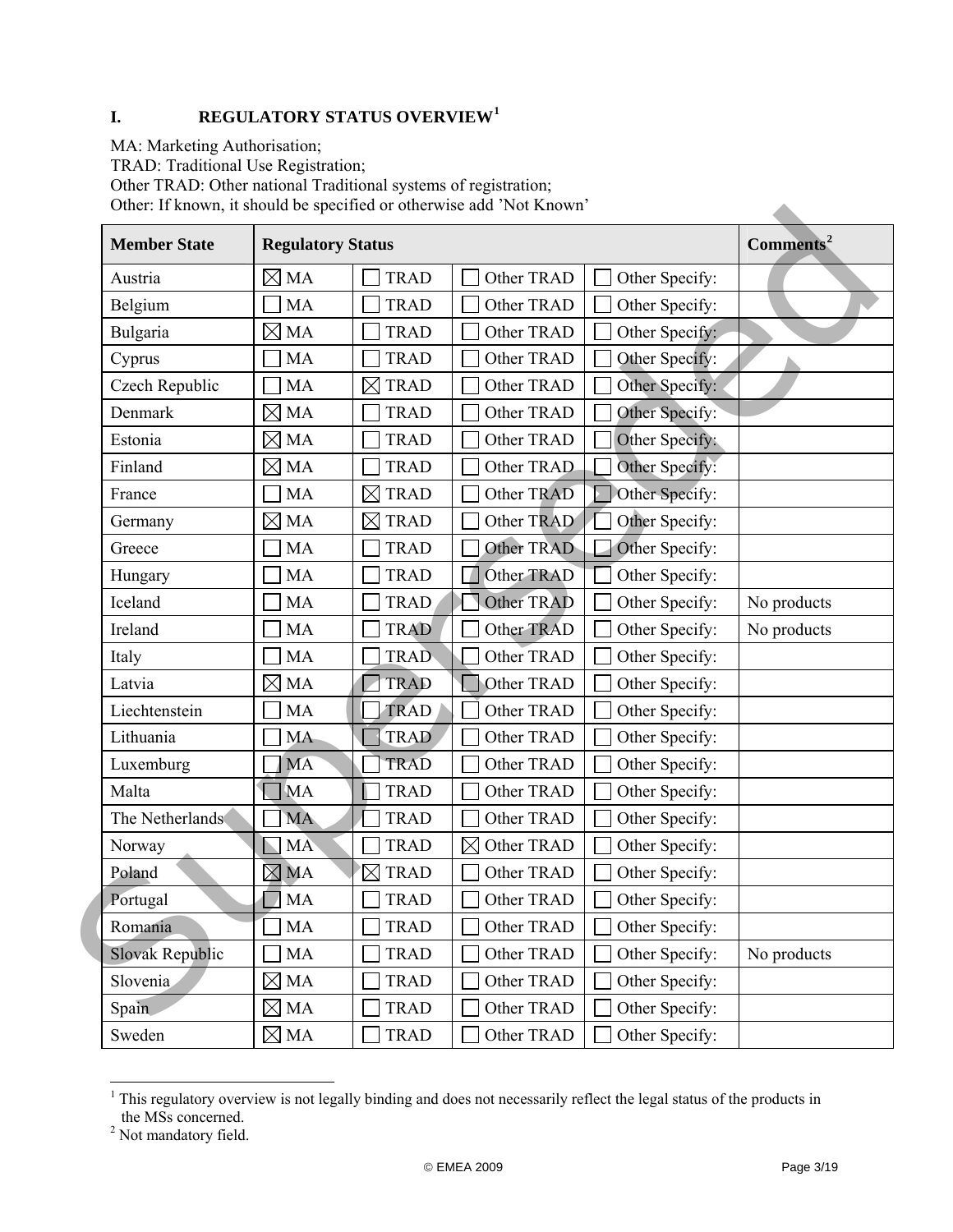| <b>Member State</b> |
|---------------------|
| United Kingdom      |
| 5                   |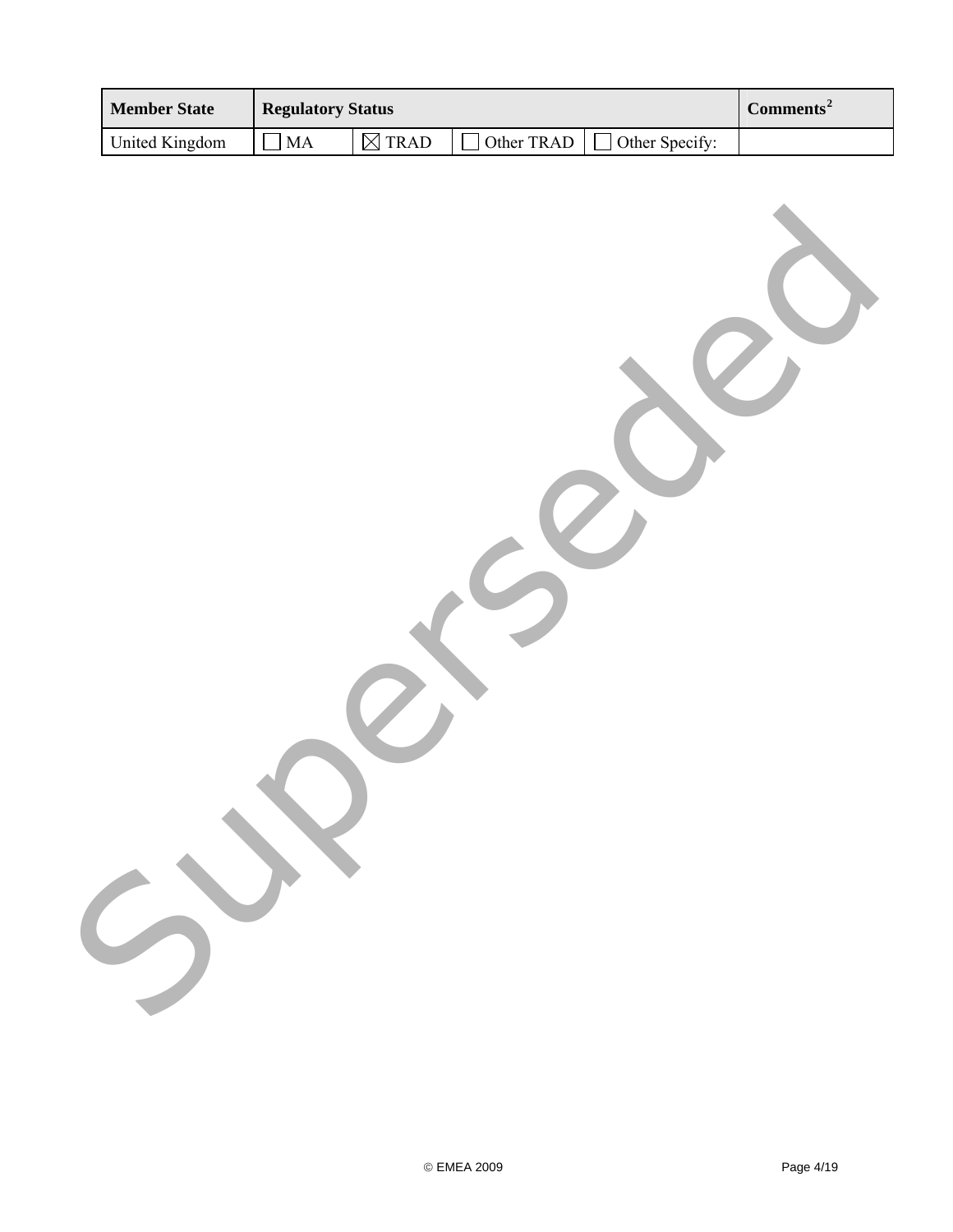# **BASED ON ARTICLE 10A OF DIRECTIVE 2001/83/EC AS AMENDED**

## **(WELL-ESTABLISHED USE)**

## **BASED ON ARTICLE 16D(1), ARTICLE 16F AND ARTICLE 16H OF DIRECTIVE 2001/83/EC AS AMENDED**

## **(TRADITIONAL USE)**

<span id="page-4-0"></span>

|                                                                                      | (TRADITIONAL USE)                                                                                                                                    |  |
|--------------------------------------------------------------------------------------|------------------------------------------------------------------------------------------------------------------------------------------------------|--|
| Herbal substance(s) (binomial scientific name of<br>the plant, including plant part) | Aesculus hippocastanum L., semen                                                                                                                     |  |
|                                                                                      | Dry extract (40-80% ethanol), standardised to<br>contain 16-28% triterpene glycosides calculated<br>as aescin (well-established use)                 |  |
| Herbal preparation(s)                                                                | Dry extract (ethanol $25-50\%$ v/v) (traditional use)<br>Tincture (1:5; extraction solvent: 25-50% ethanol<br>$v/v$ ) (traditional use; topical use) |  |
| Pharmaceutical forms                                                                 | Herbal preparations in oral dosage forms for<br>prolonged or immediate release (well-established<br>use)                                             |  |
|                                                                                      | Herbal preparations in dosage<br>forms<br>for<br>cutaneous use (traditional use)                                                                     |  |
| Rapporteur                                                                           | Per Claeson                                                                                                                                          |  |
| Assessor                                                                             | Per Claeson                                                                                                                                          |  |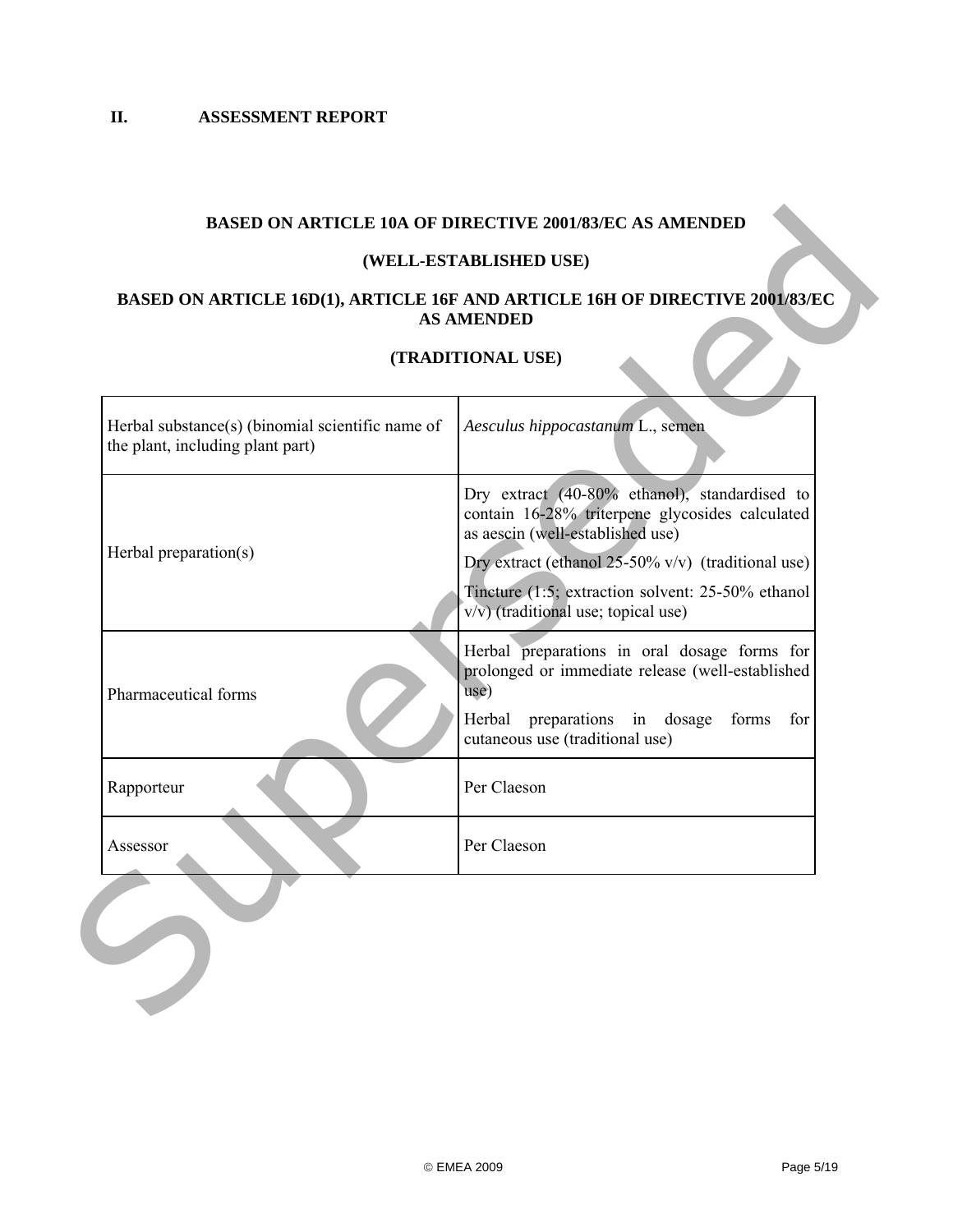## <span id="page-5-0"></span>**II.1 INTRODUCTION**

## **II.1.1 Description of the herbal substance(s), herbal preparation(s) or combinations thereof**

- Herbal substance(s) [3](#page-5-2) : *Aesculus hippocastanum* L., semen. The dried seeds of *Aesculus hippocastanum* L., containing not less than 3.0% of triterpene glycosides, expressed as anhydrous aescin  $(C_{55}H_{86}O_{24}; M_{r} 1131)$  and calculated with reference to the dried drug (Ph. Eur. draft monograph 1995). A monograph is also available in DAB 10.
- Herbal preparation(s): Hydroalcoholic extract  $(40-60\%$  ethanol) containing not less than 16.0% and not more than 20.0% of glycosides of triterpenes, expressed as anhydrous aescin  $(C_{55}H_{86}O_{24}; M_{r}$  1131) and calculated with reference to the dried extract (Ph. Eur. draft monograph 1996).

<span id="page-5-1"></span>**Information on period of medicinal use in the Community regarding the specified indication**  The medicinal use of horse-chestnut has been documented as a venotonic for treatment of varicose veins (Steinegger and Hänsel 1972; Newall *et al.* 1996; Mills *et al.* 2000; Ernst *et.al.* 2001), hematoma (Rote Liste 1980; Ernst *et.al.* 2001), and venous congestion (Wren 1988). Alcoholic extracts of the seeds of the horse chestnut tree have been used for their venotonic effects since the beginning of the 1900s (Bombardelli 1996). analytimotic scenaring collections, 1131) and activated with reference to the drived manipulation of the state of the method of the method of the method of the method of the state of the method of the state of the state o

Topically/externally, horse-chestnut extract (aescin 1%) has been used for contusions, non-penetrating wounds and sportinjuries involving oedema (Rote Liste 1969,1980; Mills *et al.* 2000; Bradley 2006).

Aescin has been used orally and topically in the prevention and preatment of various peripheral vascular disorders including traumatic swellings and post-operative oedema (Reynolds, 1982).

Based on the survey of products avaliable in the Member states, *A. hippocastanum* containing products have been in use for at least 30 years:

Germany: Ointment (since 1976) containing 20% tincture (1:5; extraction solvent 50% ethanol v/v); traditionally used for the improvement of conditions in tired legs; apply 1-3 times daily, thinly and evenly on the intact skin above the affected regions of the body and massage gently

Austria: Ointment (since 1968) containing dry extract (extraction solvent: ethanol 50% v/v) corresponding to 760 mg aescin per 100 g ointment; pain in the legs, heavy legs, pruritus, varicosis; apply several times daily.

## **Conclusions on traditional use**

Based on information obtained from Member states and data retreived from handbooks it can be concluded that the following extracts and uses of horse chestnut seed fulfil the criteria for traditional use:

- Dry aqueous ethanol (25-50% v/v) extract in a strength corresponding to ca 1% aescin in the ointment base, for cutaneous use.
- Tincture (1:5; extraction solvent: 50% ethanol  $v/v$ ), 20% in an ointment base, for cutaneous use.

## Indications:

l

A) Traditional herbal medicinal product to relieve of symptoms of discomfort and heaviness of legs related to minor venous circulatory disturbances.

B) Traditional herbal medicinal product for relief of symptoms of bruises, such as oedema and haematoma.

<span id="page-5-2"></span><sup>3</sup> According to the 'Procedure for the preparation of Community monographs for traditional herbal medicinal products' (EMEA/HMPC/182320/2005 Rev.2) and the 'Procedure for the preparation of Community monographs for herbal medicinal products with well-established medicinal use [\(EMEA/HMPC/182352/2005](http://www.emea.europa.eu/pdfs/human/hmpc/18235205en.pdf) Rev.2)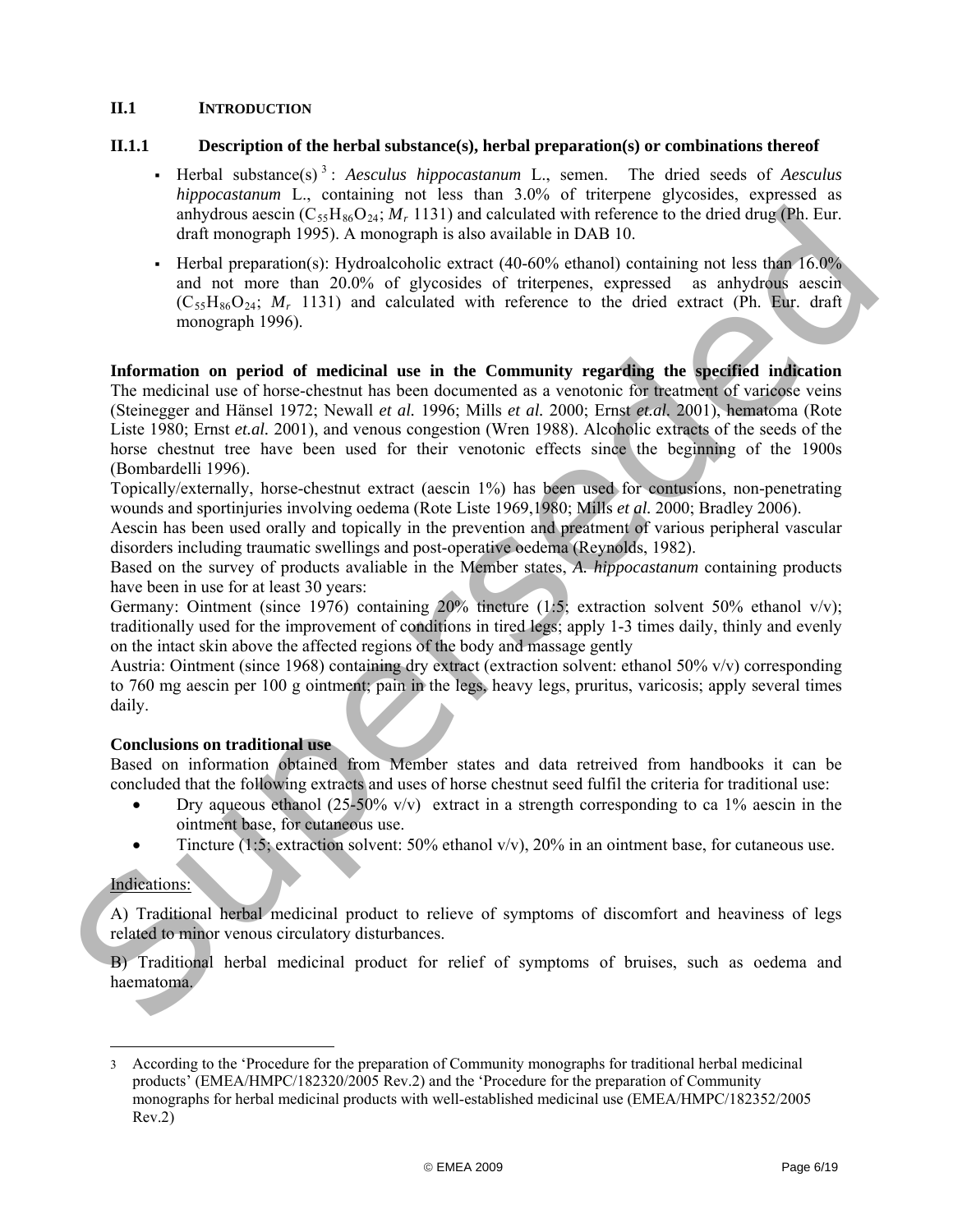#### Posology:

A) Adults and elderly: Apply a thin layer on the affected area 1-3 times per day. Apply on intact skin only.

B) Adolescents over 12 years, adults and elderly: Apply a thin layer on the affected area 1-3 times per day. Apply on intact skin only.

## **II.2 NON-CLINICAL DATA**

- <span id="page-6-1"></span>**II.2.1 Pharmacology**
- <span id="page-6-2"></span>**II.2.1.1 Overview of available data regarding the herbal substance(s), herbal preparation(s) and relevant constituents thereof**

## *Constituents*

The seeds of *Aesculus hippocastanum* L. contain 3-10% of a mixture of acylated triterpene glycosides (saponins). These are based on two aglycones – protoaescigenin and barringtogenol C, which differ only at C-24, which is hydoxylated in protoaescigenin. In the glycosides both aglycones are esterified at C-22 with acetic acid and at C-21 with either angelic acid or tiglic acid.

<span id="page-6-0"></span>

All saponins have a trisaccharide group at C-3 consisting of glucuronic acid, combined with glucose, galactose or xylose. More than 30 different saponins have been identified in aescin. The main component constitutes about 60% of the mixture of saponins and is composed of protoaescigenin, esterified with angelic acid at C-21 and with acetic acid at C-22. The sugar part is a trisaccharide consisting of glucuronic acid and 2 molecules of glucose, constituting a 2(β-D-glucopyranosido)-4-β-D-glucopyranosido)β-Dglucuronopyranoside, forming a glycoside bond with C-3 β-OH of the protoaescigenin aglycone (Wulff 1969).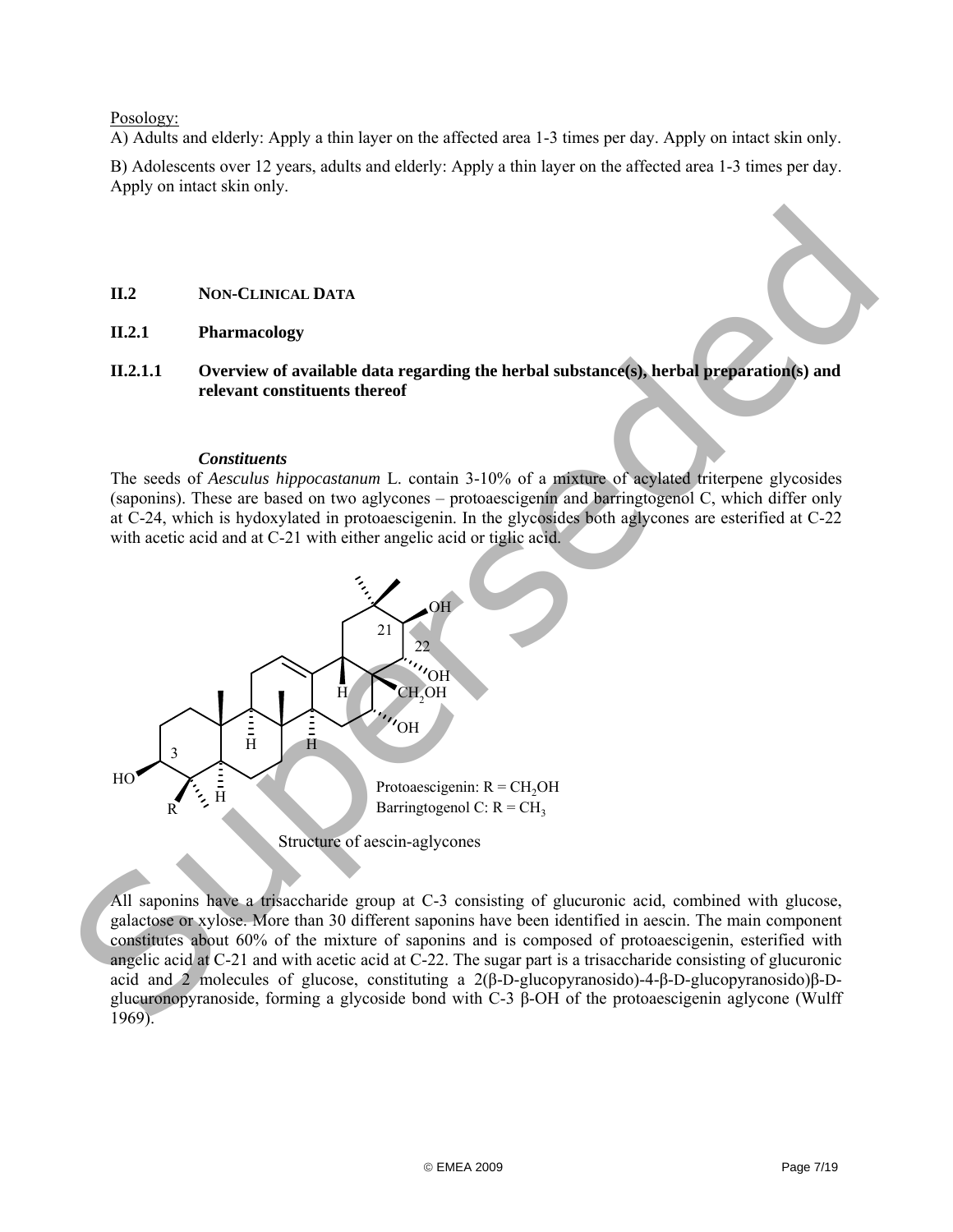

Three fractions of aescin, denoted as crypto-,  $\alpha$ -, and  $\beta$ -aescin have been described in the literature. Cryptoaescin contains C-28-*O*-acetyl saponins, and β-aescin contains C-22-*O*-acetyl saponins, whereas α-aescin is a mixture of crypto- and β -aescin (ESCOP, 2003). β-aescin has haemolytic activity, whereas cryptoaescin has not.

Other constituents include flavonoids (0.3%), principally di- and triglycosides of quercetin and kaempferol, sterols, essential oil and a high proportion of starch (30 – 60%) (ESCOP 2003). Coumarin derivatives (aesculin and fraxetin) are present in other parts of *Aesculum hippocastanum* L., but not in the seeds or the seed shell (Hagers Handbuch 1992).

## *Primary pharmacodynamics*

The literature on the pharmacodynamics of hydro-alcoholic extracts of *Aesculus hippocastanum* L., semen and of aescin is extensive. Comprehensive reviews are presented by Bombardelli (1996), Hagers Handbuch (1992), ESCOP (2003) and Sirtori (2001).

#### *Anti-inflammatory and anti-oedematous effect*

The following information was retrieved from ESCOP (2003):

Egg albumin-induced oedema in the rat paw was significantly  $(p<0.001)$  inhibited by IV administration of aescin at 0.2 and 2.5 mg per kg body weight. IP administration of 4 mg/kg bw of aescin inhibited dextraninduced oedema in the rat paw model. IV administration to rats of aescin at 2.5 mg/kg bw prevented an increase in vascular permeability, caused by IP injection of egg white.

Similar results are reviewed by Hager (1992)

Lorenz (1960) performed an extensive investigation on several ethanol extracts of horse-chestnut seeds. On parenteral application, the extracts inhibited ovalbumin-induced oedema of the rat paw. Oral doses had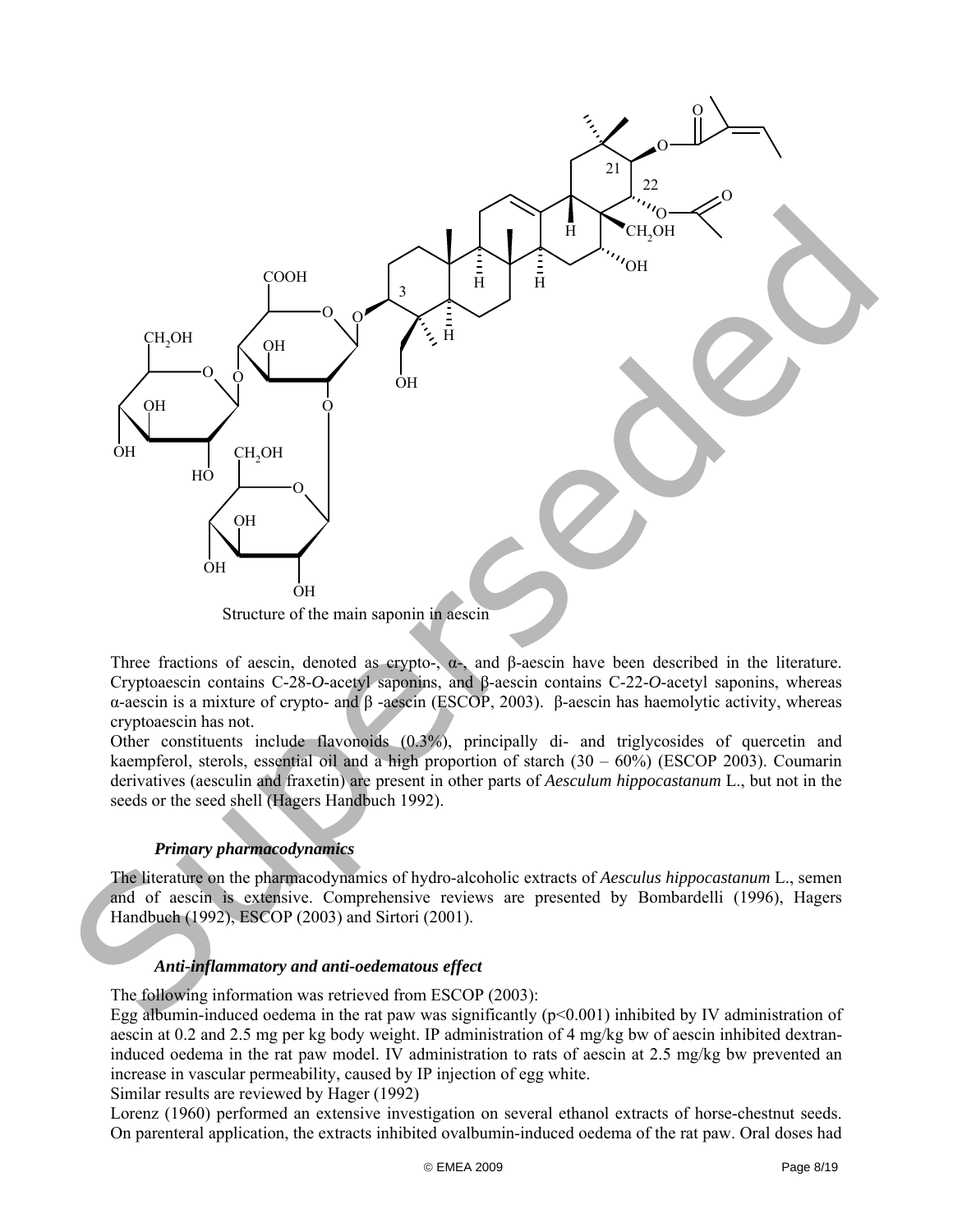no effect. The effect was long-lasting and reached its peak 16 hours after application. Parenteral administration of the extracts also reduced vascular fragility in rat skin as determined by the petechien test. Also here the peak effect was obtained 16 hours after application. Aescin was shown to be responsible for these effects.

## *Effect on venous tone*

The effects of extracts (no information on drug/extract ratio or solvent) from horse chestnut (*Aesculus hippocastanum*) and of aescin were investigated on isolated veins (bovine *Vena metacarpalis*, human *Vena saphena*) which either were perfused or used as strips with isotonic recording. They produced in high doses (0.2 mg/ml) and more) a slow and irreversible contraction in both experimental procedures. The contractions were very similar to those produced by the same doses of saponin, but dissimilar to those produced by much smaller doses of noradrenaline.

According to ESCOP (2003) similar effects on venous tone were observed with HCSE (alcoholic horsechestnut seed extract) at 0.2-1 mg/ml on isolated veins of rabbits and with aescin at 1 ng/ml to 1 mg/ml on human vein (*Vena saphena*) preparations. The effects were comparable to those of essential phospholipids, serotonin or dihydroergotamine, and significantly greater than those of acetylcholine or vasopressin.

The following results were obtained with an extract (containing 75 % aescin, no other details given) contained in the commercial preparation Veinotonyl 75®. In the isolated canine saphenous vein, the extract induced concentration-dependent contractions at concentrations above 5 x  $10^{-5}$  mg/ml; the contraction at

 $5 \times 10^{-4}$  mg/ml reached a maximum in 15 minutes and lasted more than 5 hours. In anaestetized dogs, IV administration of 50 mg of the extract significantly increased femoral venous pressure (p<0.001). Oral administration to rats of 200 mg/kg of the extract significantly decreased cutaneous capillary hyperpermeability induced by histamine or serotonin (p<0.001) (Guillaume 1994).

Aescin, in concentrations of 5-10 mg/ml, increased the tension of isolated human saphenous veins and rabbit portal veins. The effect was abolished by non-steroidal antiinflammatory drugs, indicating that the effect was dependent on  $PGF_{2\alpha}$  in the venous tissue. This ability to enhance  $PGF_{2\alpha}$  generation in the veins, and thus increase tonus, may be of relevance in venous insufficiency (Longiave 1978).

Other investigations showing venotonic effects of various alcoholic horse-chestnut seed extracts are reviewed by Bombardelli (1996). Antioedemic activity of oral doses of horse-chestnut seed extracts was demonstrated in experiments on rats with blocked leg lymphatic circulation (Bombardelli 1996).

## *Effect on contractility of human veins*

*In vitro*, aescin contracted vein segments derived from normal vessels whereas no contraction was observed in segments from varicose vessels (Brunner 2001).

## *Endothelium effects*

Human vascular endothelial cells (HUVECs) were exposed to CoCl<sub>2</sub> as an in vitro model of hypoxia. Expression of VCAM-1 (vascular cell adhesion molecule), reduction of PECAM-1 (platelet endothelial cell adhesion molecule) and cytoskeletal changes without alterations in cell viability were observed. HUVECs were also exposed to *Escherichia coli* lipopolysaccaride (LPS) as an *in vitro* model of inflammation: significant IL-6 release was measured. Pre-treatment of HUVECs with aescin prevented, in a concentration-dependent fashion  $(0.1 - 1 \mu M)$ , the action of CoCl2 on VCAM-1 and PECAM-1, also preserving endothelial cell morphology. Furthermore, aescin pre-treatment reduced IL-6 release from LPS-activated vascular endothelium (Montopoli 2007) The effects of extracts (or information on dugicatate ratio or solvent) from horse chestant (decodin higro-<br>contemporation considers reseligibled to delay entropy or the main of the consideration of the state of the const

## *Effect on lysosymal enzymes*

Aescin inhibited the enzyme hyaluronidase (IC<sub>50</sub> = 149.9  $\mu$ M) (Facino 1995).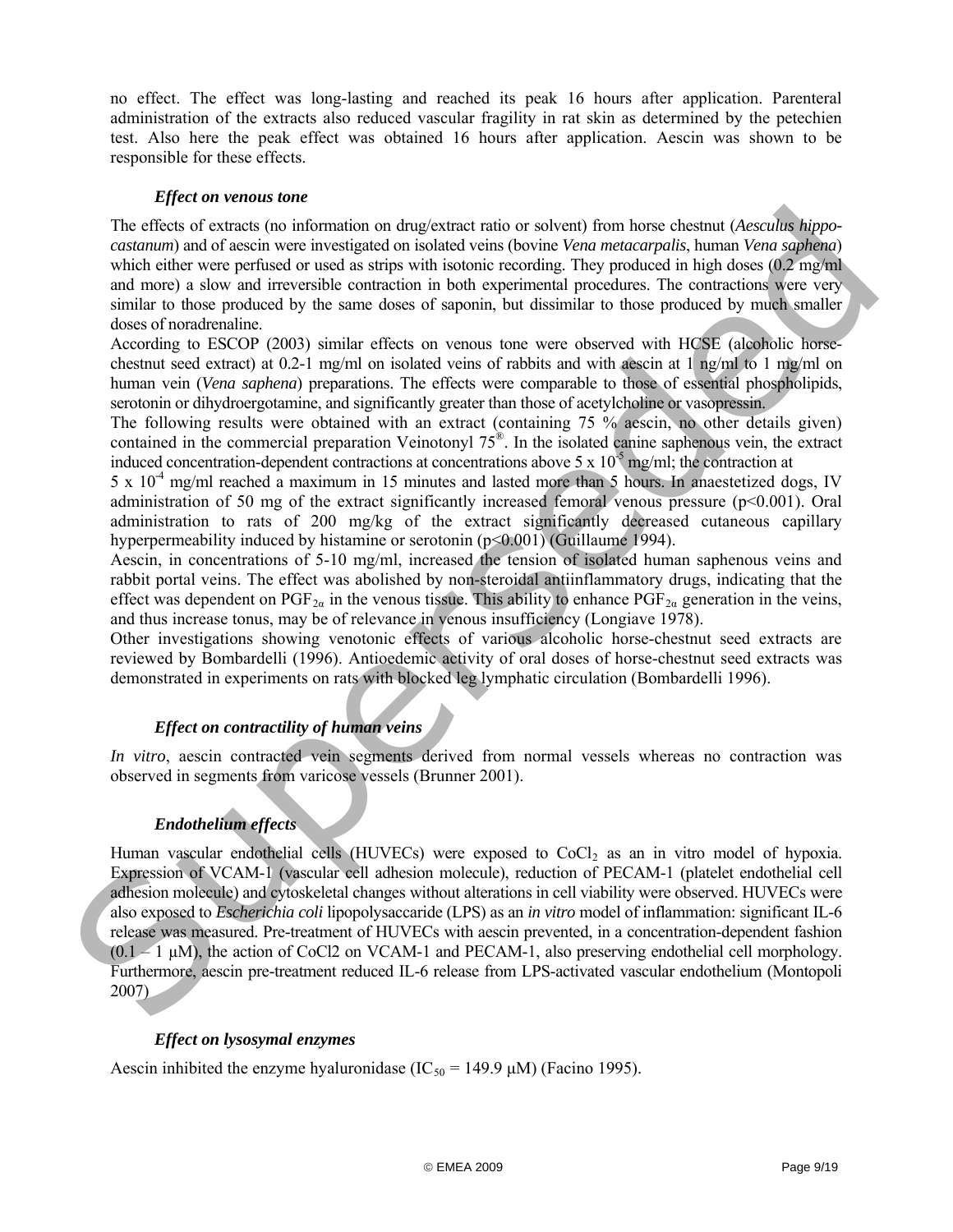## *Safety pharmacology*

No information except toxicity data presented in section II.2.3.

### *Pharmacodynamic interactions*

No information.

## **II.2.1.2 Assessor's overall conclusions on pharmacology**

Aqueous ethanolic extracts of *Aesulus hippocastanum* L., seed (horse-chestnut seed extract; HCSE), and pure aescin, have contracting effects on veins in (very) high concentrations. This seems to involve a stimulated formation of prostanoids in the venous tissue.

Anti-oedematous effects of HCSE (and aescin) have been observed *in vivo* after IV and IP administration. No effect was observed after oral administration. The reported inhibitory effect of aescin on lysosymal enzymes (hyaluronidases) has been obtained with very high concentrations that probably exceed the concentrations obtained *in vivo*.

<span id="page-9-0"></span>Based on available preclinical data, it can be concluded that the mechanism of action of orally administered HCSE in connection with chronic venous insufficiency is not known. Concerning aescin, it has been shown that pure aescin (ca 15-20% of the HCSE) has *in vivo* antioedematous activity after IV/IP administration in rats, but this experimental model is of very little relevance concerning oral use of HCSE in chronic venous insufficiency. 11.2.1.2 Assessor's overall conclusions on pharmacology<br>Aqueous estamble extracts of *Ansulate hippocationum* 1., seed there-education section ( $\mathbf{S}$ ), and<br>pure residue the contrading effects on verios in (very) high c

## <span id="page-9-1"></span>**II.2.2 Pharmacokinetics**

## <span id="page-9-2"></span>**II.2.2.1 Overview of available data regarding the herbal substance(s), herbal preparation(s) and relevant constituents thereof**

Some pharmacokinetic studies have been performed on aescin, but compelling evidence that the pharmacological activity of HCSE can be ascribed to aescin has not been presented. At present, the pharmacokinetic data on aescin are of limited importance.

There are no indications that toxic metabolites are formed from aescin.

## <span id="page-9-3"></span>**II.2.2.2 Assessor's overall conclusions on pharmacokinetics**

No information available on pharmacokinetic interactions. No information available on metabolites.

## <span id="page-9-4"></span>**II.2.3 Toxicology**

#### <span id="page-9-5"></span>**II.2.3.1 Overview of available data regarding the herbal substance(s)/herbal preparation(s) and constituents thereof**

## *Single dose toxicity*

 $LD_{50}$ -values (mg/kg bw) for the extract of HCSE contained in the preparation Venostasin retard (dry extract, DER 5:1, 50% aqueous ethanol, standardized for a content of 50 mg aescin in 240-290 mg extract) are illustrated in the following table (Liehn 1972):

| Animal     | Oral        | Intraperitoneal | Intravenous |
|------------|-------------|-----------------|-------------|
| Mouse      | $910 - 990$ | 342             | 138         |
| Rat        | 2150        |                 | 165         |
| Guinea pig | 1120        |                 | 465         |
| Rabbit     | 1530        |                 | 180         |
| Dog        | >130        |                 |             |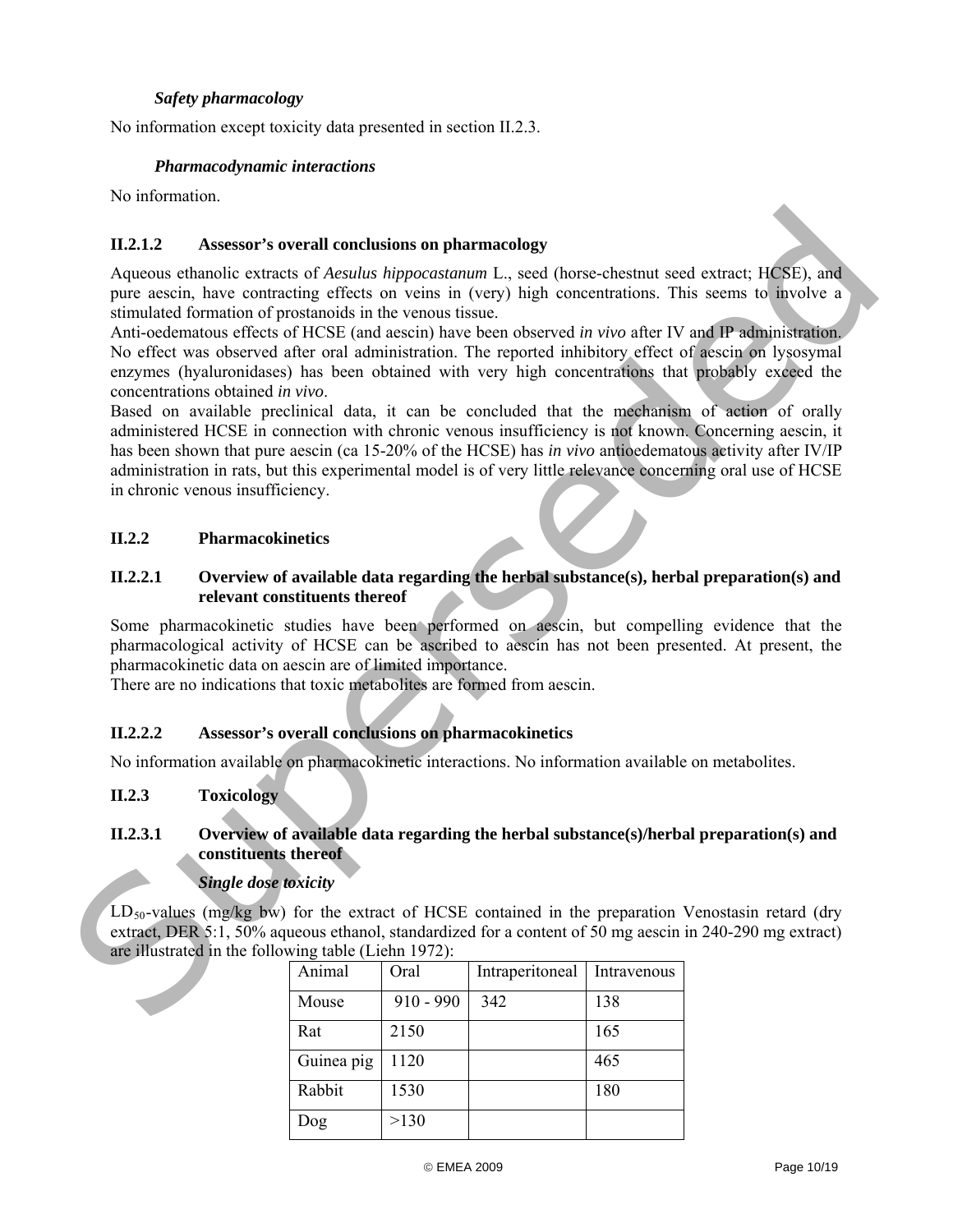The following data (LD<sub>50</sub> mg/kg bw) on the extract contained in the preparation Venostasin retard (dry extract, DER 5:1, 50% aqueous ethanol, standardized to a content of 50 mg aescin in 240-290 mg extract) is available in Hager (1992):

| Animal     | Oral     | Intraperitoneal | Intravenous |
|------------|----------|-----------------|-------------|
| Mouse      | 990      | 98              | 6.8         |
|            | 1050     |                 |             |
| Rat        | $2150 -$ | 175             | 12.0        |
|            | 2600     |                 |             |
| Guinea pig | 1120     |                 |             |
| Rabbit     | 1530     |                 | 180         |
| Dog        | > 130    |                 |             |

For aescin the following data are available in Hager (1992):  $LD_{50}$  (mg/kg bw) intravenous: Mouse 9.3, rabbit 5.0, rat 16.8, guinea pig 9.1, pig 4, dog 3. By intraperitoneal administration an  $LD_{50}$  of 17 mg/kg was determined for rats (von Kreybig 1977)

#### *Sub-acute intravenous toxicity*

Daily IV-doses of the HCSE contained in Venostasin retard (see above) at 9, 30 or 90 mg/kg bw were administered to rats for 60 days. With the 90 mg/kg dose, 8 out of 30 animals died during the first few days, but the others developed normal weights. During the period of treatment there was a rise in the consumption of drinking water and a fall in the renal concentration capacity. Hemoglobin as well as hematocrit values were slightly, not always significantly, reduced. 30 mg/kg caused a slight, not always significant rise in the consumption of drinking water. 9 mg/kg was tolerated virtually without symptoms. Histopathological studies of rat organs prepared after treatment for 4 and 8 weeks showed an accumulation of Lepehne-positive material in the epithelium of the proximal renal tubule in 58% of the animals receiving the highest dose and 10% of the animals receiving the medium dose. The no-effect dose level was considered to be around 30 mg/kg bw (Liehn 1972). 1656<br>
Rate 2660<br>
2660<br>
Commos pag 112n<br>
2660<br>
2660<br>
2660<br>
2660<br>
2660<br>
2660<br>
2660<br>
2660<br>
2660<br>
2660<br>
2660<br>
2660<br>
2660<br>
2660<br>
2660<br>
2660<br>
2660<br>
2660<br>
2660<br>
2660<br>
2660<br>
2660<br>
2660<br>
2660<br>
2660<br>
2660<br>
2660<br>
2660<br>
2660<br>
2660<br>
2

## *Chronic oral toxicity*

Neither toxic effects, nor organ damage were observed after 34 week oral administration of the HCSE contained in Venostasin retard (see above) to dogs (2 male, 2 female per dose and control group) at 20, 40 or 80 mg/kg bw daily (5 days/week) and to rats (20 male, 20 female per dose and control group) at 100, 200 and 400 mg/kg bw daily. The highest dose level used in dogs corresponded to 8 times the usual therapeutic dose in humans. The highest dose studied in rats amounts to 40 times the human therapeutic dose (Liehn 1972).

## *Blood toxicity*

SD rats were treated with different doses of aescin (15, 10 and 5 mg/kg, i.p.) once per day for 7 days. Hematology indices (white blood cell, red blood cell, platelet and hemoglobin) and blood coagulation indices (Prothrombin time, Thrombin time, activated part thromboplastin and coagulation time) were selected as observational indices. Comparing rats treated with aescin with the controls, the number of white blood cell was decreased  $(p < 0.05)$ . The number of red blood cell and platelet, and the content of hemoglobin were enhanced markedly  $(p < 0.05, \le 0.01)$ . At the same time, all the blood coagulation indices in rats treated with aescin 10 and 15 mg/kg shortened significantly  $(p < 0.05, \le 0.01)$ , and in rats treated with 5 mg/kg, prothrombin time and thrombin time were reduced ( $p < 0.05, \le 0.01$ ). *Conclusion:* There was significant blood toxicity to SD rats treated with high dose of aescin i.p. (Li 2006).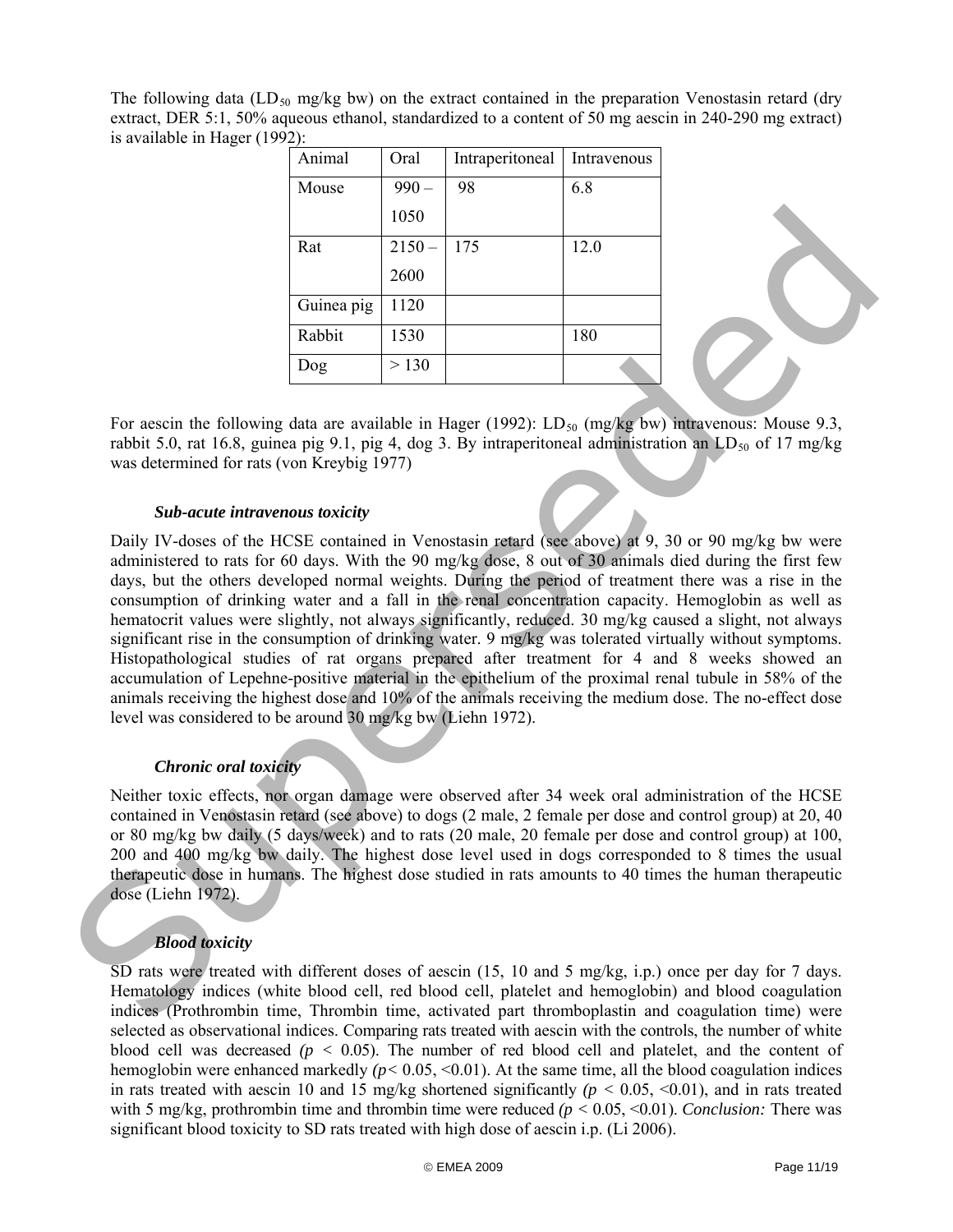## *Genotoxicity*

In the Ames mutagenicity test, using *Salmonella typhimurium* strain TA 98, a commercial dry extract (Caesar & Loretz) gave a negative response without activation, but a weekly positive response (factor 2-3) with S9 activation. Fluid extracts of horse-chestnut seed gave a weakly positive response (factor 2-3) without activation and a negative response with activation. The authors suggested that quercetin is possibly the main mutagenic principle in these extracts (Schimmer 1994; ESCOP 2003).

#### *Teratogenicity*

Following daily oral administration of the HCSE contained in Venostasin retard (see above) to rats and rabbits at 100 and 300 mg/kg bw, no significant effects compared to control animals were observed in teratogenicity studies. At 300 mg/kg bw to rabbits, a significant reduction ( $p<0.001$ ) in the mean weight of the foetuses was observed. 300 mg/kg bw is approximately 30 times the recommended therapeutic dose for humans (Liehn 1972). possiony no main murigient pensiple in mose estraints (semimare 1999; PSCOP 2003)<br>
Tollowing (aslly oral administration of the IICSE contained in Venostasin retad (see above) to fats and<br>
rabios at 100 on and 200 mpkg bw

Juvenile rats were treated with 2 x 5 mg/kg aescin at age 32 days. After they had reached fertility, kidneys, testes and sperm were examined. The high dose of aescin used did not affect fertility and a nephrotoxic activity could not be detected (von Kreybig 1977).

## <span id="page-11-0"></span>**II.2.3.2 Assessor's overall conclusions on toxicology**

With an  $LD_{50}$  ranging between 1 and 2.6 g/kg bw, the acute oral toxicity of HCSEs is low in all animals studied. The subacute studies were performed with IV administration and indicated that a daily dose amounting to  $\frac{1}{4}$  of the IV LD<sub>50</sub> has no untoward effects when given during 8 weeks. Also the data on oral chronic toxicity indicate a low toxicity of the extract. Data on teratogenic effects are incomplete. Equivocal results on mutagenic activity of HCSE have been reported.

- <span id="page-11-1"></span>**II.3 CLINICAL DATA**
- <span id="page-11-2"></span>**II.3.1 Clinical Pharmacology**
- <span id="page-11-3"></span>**II.3.1.1 Pharmacodynamics**

#### **II.3.1.1.1 Overview of available data regarding the herbal substance(s)/herbal preparation(s) including data on constituents with known therapeutic activity.**

The effect of an extract (drug/extract ratio 5:1, 50% ethanol), contained in capsules with 240 to 290 mg of the extract, standardized to 50 mg aescin/capsule on trans-capillary filtration has been assessed by measuring capillary filtration coefficients in two clinical studies.

In the first study (Pauschinger 1953), oral administration of a single dose of the extract (300 mg,  $n = 12$ ) or placebo  $(n = 14)$  to healthy volunteers, produced a significantly lower capillary filtration coefficient in the extract group.

The second study (Bisler 1986), had a double-blind, crossover design and involved 22 female patients with proven chronic venous insufficiency. The capillary filtration coefficient and the intravascular volume of the lower leg were determined by venous-occlusion plethysmography. 3 hours after oral administration of a single dose of 2 capsules  $(= 100 \text{ mg of } a\text{escin})$  the capillary filtration coefficient had decreased significantly by 22% ( $p = 0.006$ ), compared to a slight increase with placebo. The intravascular volume was reduced 5% or more in comparison with administration of placebo, but this decrease was not significant. It was concluded that the extract had an inhibitory effect on oedema formation via a decrease in trans-capillary filtration and thus improved oedema-related symptoms in venous diseases of the legs.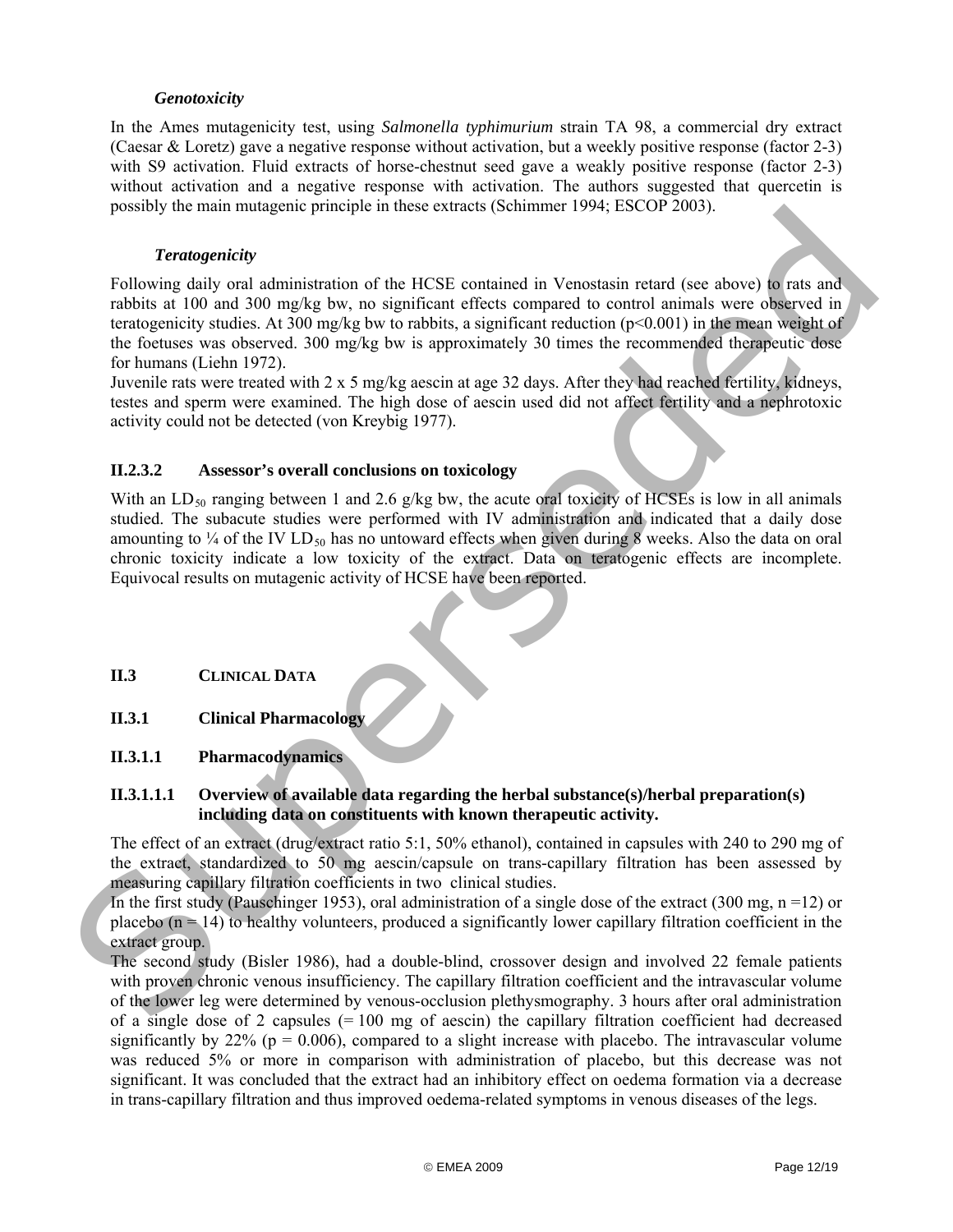In a study of venous tone, a single dose of 150 mg of extract was administered orally to 23 healthy young subjects. A further 14 subjects received either 80 mg of extract or identical placebo capsules in a crossover design. Plethysmographic measurements taken before and 2 hours after administration showed that the extract dose-dependently increased venous tone (Nehring 1966).

Comparable results were obtained from a further study in which 12 healthy volunteers firstly received placebo and then a single oral dose of extract (360 mg, standardized to 90 mg of aescin). In contrast, intravenous administration of 20 mg of aescin had no effect on venous tone (Ehringer 1968).

Three hydrolases, β-N-acetylglucosaminidase, β -glucuronidase and arylsulphatase, catalyze the breakdown of proteoglycans, which constitute part of capillary walls. In the serum of varicose in-patients the activity of these enzymes has been found to be markedly increased (by 60-120%) compared to healthy subjects; this may render the capillaries more permeable and fragile. In two studies, one with 10 patients and the other with 15 patients, oral administration of an extract of horse-chestnut seeds (dry extract, 5:1, 50% aqueous ethanol, 900 mg, standardized to 150 mg of aescin = Venostasin®) daily for 12 consecutive days led to significant reductions in the activity of these enzymes ( $p<0.01$  and  $p<0.05$  respectively), of the same order of magnitude (about 30%) for each enzyme. It was hypothesized that HCSE does not inhibit the individual enzymes but has a protective action towards the site of enzyme release, the fragile lysosomal membrane (Enghofer 1984). intersenses administration of 20 mg of rescin had no effect to we renor to meet the higher theorem is the consideration of the consideration of the state of the state of the state of the state of the state of the state of

## **II.3.1.1.2 Assessor's overall conclusions on pharmacodynamics**

An increase in venous tone has been reported for oral HCSE in clinical pharmacology studies, but pure aescin (i.v.) was reported not to have this effect. Furthermore, a decrease in capillary filtration coefficient has been reported for HCSE in human pharmacological studies. Both these effects (which probably are related) appear relevant in connection with chronic venous insufficiency.

A mechanism proposed for this effect, is that HCSE would prevent the action of enzymes which catalyze the breakdown of proteoglycans, constituting part of the capillary walls. It has been proposed that this effect would not be via direct inhibition of the enzymes, but by a protective action on the lysosomal membrane that is the site of enzyme release. However, it appears unlikely that a saponin containing extract would stabilize membranes.

At present, the mechanism of action of HCSE in chronic venous insufficiency cannot be considered clarified, but it seems to involve an influence on the venous tone and capillary filtration rate. The effect does not seem to be due to aescin.

## <span id="page-12-0"></span>**II.3.1.2 Pharmacokinetics**

## **II.3.1.2.1 Overview of available data regarding the herbal substance(s)/herbal preparation(s) including data on constituents with known therapeutic activity.**

After intravenous administration, the pharmacokinetics of aescin was found to correspond to an open three compartment model. With an intravenous dose of 5 mg of aescin (infusion rate:  $718 \text{ µg/min}$ ) the elimination half-life t<sub>0.5</sub> $\alpha$  was 6.6 minutes; t<sub>0.5</sub> $\beta$  was 1.74 hours and t<sub>0.5</sub> $\gamma$  was 14.36 hours. The distribution volume under steady state conditions was 100.9 litres, total plasma clearance 21.8 ml/min and renal clearance 1.7 ml/ min. Urinary excretion from 0 to 120 hours after injection comprised 8.2% of the dose. After oral administration of an aescin solution the absolute bioavailabiIity was determined as only 1.5 %. This low bioavailability is due to a pronounced first pass effect (metabolism and biliary excretion). The relative bioavailabiIity of aescin from a horse-chestnut seed extract (Venostasin retard ®) was 100% compared to an aescin solution (Hitzenberger 1989).

Several clinical studies have been published comparing the bioavailability of aescin in a prolonged release formulation (Venostasin retard®, 240-290 mg of HCSE, providing 50 mg of aescin) and other pharmaceutical formulations. Some pharmacokinetic parameters for aescin have been reported from these studies.

In single dose experiments (Schrader 1995; Dittgen 1996 and Oschmann1996), HCSE (Venostasin retard®) contataining 50 mg aescin resulted in  $C_{\text{max}}$  values ranging from 3.2-9.8 ng/ml and AUCs between 92.2 and 276. A considerable inter- and intraindividual variability in serum concentrations was observed (Loew 20 00).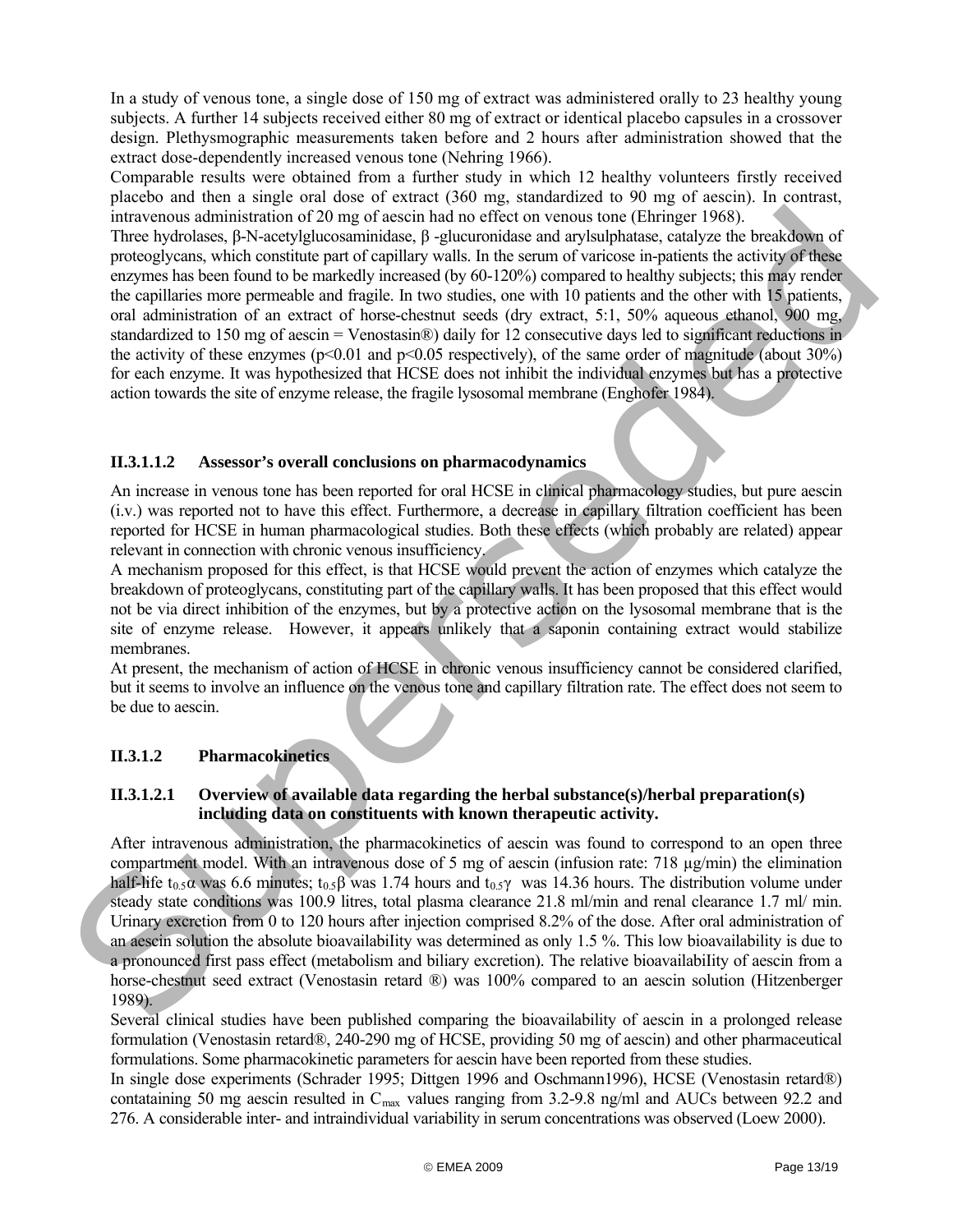In repeated dose experiments (Oschmann 1996; Schrödter 1998; Kunz 1998), HCSE (Venostasin retard®) contataining 50 mg aescin resulted in  $C_{\text{max}}$  values ranging from 6.5-16.7 ng/ml (Loew 2000). Also during these steady state conditions a considerable variability in serum concentrations between the different clinical studies were observed (Loew 2000).

In all the published clinical studies the same RIA, under identical conditions, in the same laboratory, was employed. The immuno assay had been validated for a specific batch of aescin, and for this particular batch of aescin it was reported to work satisfactorily. However, HPLC-analyses of various batches of HCSE showed a significant quantitative variability of the more than 30 individual triterpene saponins in aescin between the different batches. Given the potential sensitivity of an immunoassay for certain subtypes of structures, this analytical problem offers an explanation to the unexpectedly high variability in pharmacokinetic parameters that can be derived from the quoted studies. The variability of the  $C_{\text{max}}$  values in the different clinical studies may simply reflect the natural variation of individual aescin components between different batches of HCSE. The absolute values of the pharmacokinetic parameters obtained with this RIA are thus not reliable (Loew 2000; Bässler 2003).

## **II.3.1.2.2 Assessor's overall conclusions on pharmacokinetics**

There is no compelling evidence that aescin is the therapeutically active substance in HCSE, so the pharmacokinetic data available are of very limited value.

Some data on the pharmacokinetic parameters of the marker substance aescin have been reported in the literature. The absolute figures of the parameters are not reliable for analytical methodological reasons (Loew 2000; Bässler 2003). They are thus not suitable for adjusting a dosing regimen of HCSE in clinical practice.

# <span id="page-13-0"></span>**II.3.2 Clinical Efficacy<sup>4</sup>**

l

## <span id="page-13-1"></span>**II.3.2.1 Dose response studies**

## <span id="page-13-2"></span>**II.3.2.2 Clinical studies (case studies and clinical trials)**

A systematic review of 29 randomised controlled clinical trials assessing oral mono-preparations containing extracts of *Aesculus hippocastanum* L. semen (HCSE) has been published (Pittler 2006). The following 17 trials met the inclusion criteria: Cloarec 1992 (unpublished), Diehm 1992, 1996, 2001), Erdlen 1989, Erler 1991, Friederich 1978, Kalbfleisch 1989, Koch 2002, Lohr 1986, Morales 1993, Neiss 1976, Pilz 1990, Rehn 1996, Rudofsky 1986, Steiner 1986 and, Steiner 1990. Of these, ten were placebocontrolled, two compared HCSE against reference treatment with compressing stockings and placebo, four were controlled against reference medication with O-β-hydroxyethyl rutosides and one was controlled against medication with pycnogenol. In all of these studies HCSE was administered in capsules, permitting the preparation of adequate placebos. In all trials, the extract was standardised on aescin, but information on the preparation of the extracts such as drug/extract ratio and solvent is not reported in the review. The original papers, however, show that 14 of the studies were performed with the preparation called Venostasin retard, consisting of capsules containing 240-290 mg of a standardized dry extract  $(5:1.50\%$  ethanol) corresponding to 50 mg of aescin. The daily dose was 2 capsules = 100 mg of aescin. Two studies (Diehm 1992 and Erler 1991) were performed with capsules containing 360-412 mg of the same extract, corresponding to 75 mg of aescin. Here the daily dose was 2 capsules = 150 mg of aescin. One study (Cloarec 1992) was unpublished and therefore no information on the extract is available. The duration of the trials ranged from 2 to 16 weeks. All the included trials except one were double blinded. They scored at least one out of five points on the Jadad scale (Jadad 1996). Three trials scored A and the remaining fourteen scored B for the method of allocation concealment. The symptoms related to chronic venous insufficiency studied were: Leg pain, oedema, pruritus, leg volume and circumference. assimilities we repoted to work stricketically. However, thr.C. can<br>be significant quantitative variabitity of the more than 10 individual trierpene suponias in a<br>casin between the different hatests (ivere the different b

<span id="page-13-3"></span><sup>&</sup>lt;sup>4</sup> In case of traditional use the long-standing use and experience should be assessed.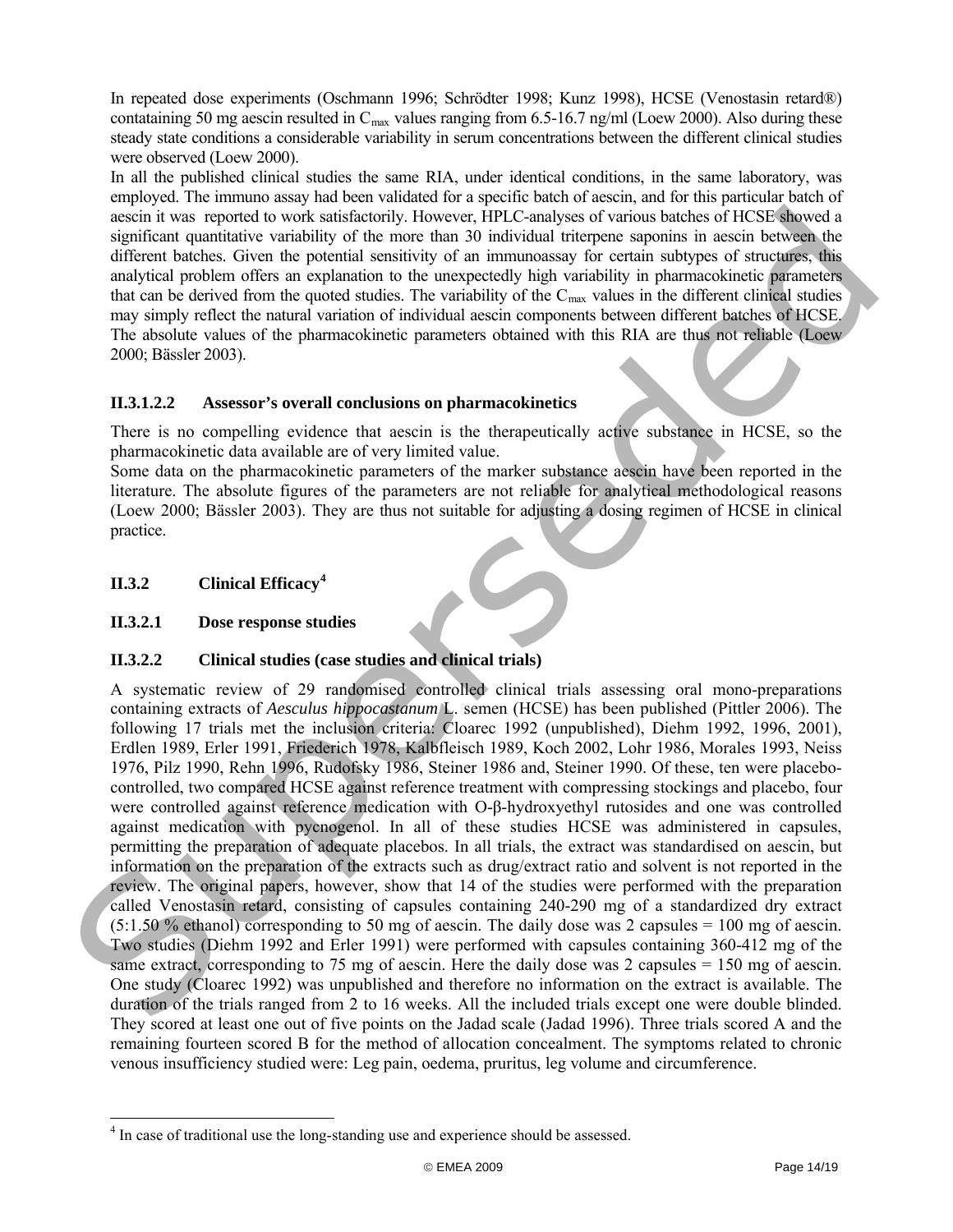## *Results:*

A total number of 1443 patients participated in the trials. The number of patients varied between the studies from 20 to 286. Eleven studies comprised less than 50 participants. The majority of the included studies diagnosed the patients according to the classification by Widmer (Widmer 1978). Fourteen trials reported inclusion criteria for CVI patients relating to this classification. Eighty-two percent of the participants in these trials were categorised into CVI stages II or I-II. Three trials, comprising 22% of the total number of participants did not refer to this classification. Overall, the included placebo-controlled trials suggested an improvement in the CVI related symptoms of leg pain, oedema and pruritus.

*Leg pain*: Leg pain was assessed in seven placebo-controlled trials (Cloarec 1992; Friederich 1978; Lohr 1986; Morales 1993; Neiss 1976; Rudofsky 1986; Steiner 1990a). Six studies (n = 543) reported a statistically significant reduction ( $P < 0.05$ ) of leg pain on various measurement scales in participants treated with HCSE compared with placebo, while another reported an improvement compared with baseline (Steiner 1990a). One study (Cloarec 1992), reported adequate data (i.e. data that are included within RevMan Analyses 1.0.4 and can be used for meta-analysis) assessed on a 100 mm VAS, suggesting a weighted mean difference (WMD) of 42.40 mm (95% confidence interval (CI) 34.90 to 49.90). Other studies which compared HCSE with hydroxyethyl rutoside (Kalbfleisch 1989), pycnogenol (Koch 2002) or compression (Diehm 2001) reported no significant intergroup differences for leg pain or a symptom score including leg pain. proticipant did not refer to this classification. Overall, the included photo-scentrolled into suggested an exponential the strength of the controlled photo-scenering the strength of the strength of the strength of the st

*Oedema:* Oedema was assessed in six placebo-controlled trials (Cloarec 1992; Friederich 1978; Lohr 1986; Morales 1993; Neiss 1976; Steiner 1990a). Four trials  $(n = 461)$  reported a statistically significant reduction of oedema in participants treated with HCSE compared with placebo, whilst one (Steiner 1990) reported an improvement compared with baseline. One study (Cloarec 1992) reported adequate data suggesting a WMD of 40.10 mm (95% CI 31.60 to 48.60) in favour of HCSE assessed on a 100 mm VAS. Another study (Koch 2002) reported that HCSE was inferior to pycnogenol, whereas a further trial (Diehm 2001) reported no significant differences for a score including the symptom oedema compared with compression. Oedema provocation before and after treatment with HCSE revealed oedema protective effects (Erler 1991).

*Pruritus:* Pruritus was assessed in eight placebo-controlled trials (Diehm 1992; Friederich 1978; Lohr 1986; Morales 1993; Neiss 1976; Rudofsky 1986; Steiner 1986; Steiner 1990). Four trials (n = 407) suggested a statistically significant reduction of pruritus in participants treated with HCSE compared with placebo (P < 0.05). Two trials (Steiner 1986; Steiner 1990a) suggested a statistically significant difference in favour of HCSE compared with baseline (P < 0.05). Another trial (Kalbfleisch 1989), which compared HCSE with HR, but failed to include a placebo group, seemed to corroborate these findings. A further trial (Diehm 2001) reported no significant differences for a score including the symptom pruritus compared with compression.

*Leg volume*: Leg volume was assessed in seven placebo-controlled trials (Diehm 1992; Diehm 1996; Diehm 2001; Lohr 1986; Rudofsky 1986; Steiner 1986; Steiner 1990). All of these studies used water displacement plethysmometry to measure this outcome. Meta-analysis of six trials (Diehm 1992; Diehm 1996; Diehm 2001; Rudofsky 1986; Steiner 1986; Steiner 1990;  $n = 502$ ) suggested a WMD of 32.1m1 (95% CI 13.49 to 50.72) in favour of HCSE compared with placebo (pooled standardised mean difference 0.34; 95% CI 0.15 to 0.52). One trial (Rehn 1996) reported findings suggesting that HCSE was equivalent to HR, and another (Diehm 1996, n = 194) suggested that it may be as efficacious as treatment with compression stockings (WMD -2.90 ml; 95% CI -30.42 to 24.62).

Significant beneficial effects for CVI patients were reported in trials which administered HCSE standardised to 100-150 mg aescin daily. Three studies, using 100 mg escin daily, reported a statistically significant reduction of mean leg volume after two weeks of treatment compared with placebo (P < 0.01) (Rudofsky 1986; Steiner 1986; Steiner 1990). Persistence of treatment effects was suggested by one study (Rehn 1996). At the end of a six-week follow-up period mean leg volume was similar to post-treatment values.

*Circumference:* Circumference at calf and ancle was assessed in seven placebo-controlled trials (Cloarec 1992; Diehm 1992; Lohr 1986; Pilz 1990; Rudofsky 1986; Steiner 1986; Steiner 1990). Five studies (n = 172) suggested a statistically significant reduction at the ankle, and three  $(n = 112)$  at the calf in favour of HCSE compared with placebo. At the ankle, meta-analysis of three trials (Cloarec 1992; Pilz 1990; Steiner 1986),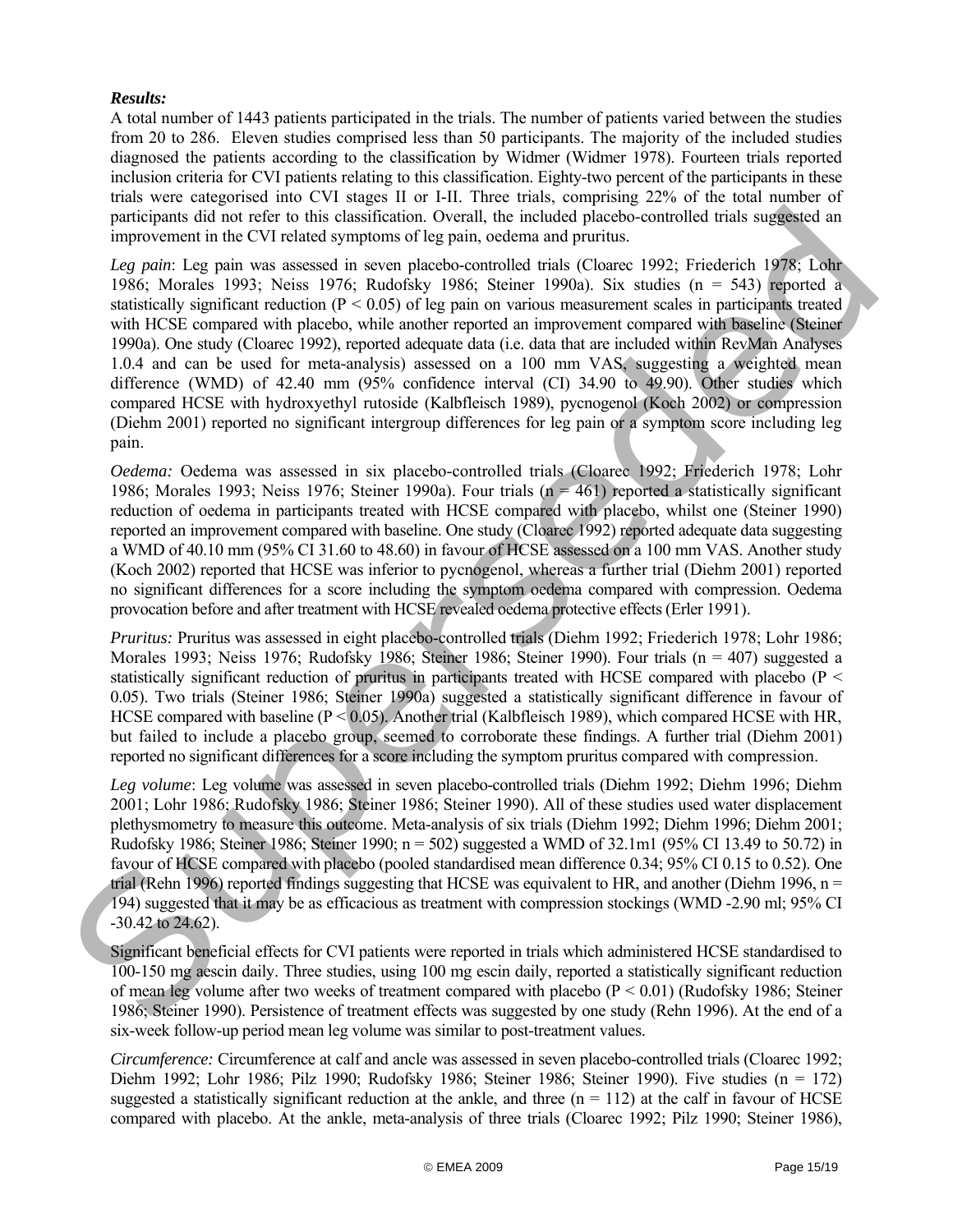The authors of the systematic review conclude that HCSE appears to be effective and safe as a symptomatic, short-term treatment for chronic venous insufficiency. However, caveats exist and more rigorous, large studies are required to assess the efficacy of this treatment option.

In another meta-analysis (Siebert 2002) 75 studies were identified. Sixteen of these (13 controlled and 3 observational) studies were included in the meta-analysis. Eleven of the controlled studies were also analysed by Pittler (2006, see above). The controlled studies comprised 1051 patients and the number in the observational studies was 10725. Of the controlled studies, 11 were also evaluated by Pittler (2006) while 2 were not included in Pittler's analysis. Data from the meta-analysis of the controlled trials supported a clinically relevant and statistically significant effect of HCSE in the treatment of chronic venous insufficiency. Leg volume, ankle and calf circumference and edema improved significantly, while improvements in pain and itching were of borderline statistical significance. For leg fatigue/heaviness and calf cramps, no consistent significant improvement was demonstrated across studies. Data from the observational studies also suggested a benefit of HCSE in routine settings and confirmed the findings from the controlled trials. ITe aments or me systemate review ones that we save a presence in the section and save as a section of the system and the council of the system of the system of the system of the system of the system of the system of the

## <span id="page-15-0"></span>**II.3.2.3 Clinical studies in special populations (e.g. elderly and children)**

No information available.

## <span id="page-15-1"></span>**II.3.2.4 Assessor's overall conclusions on clinical efficacy**

Two meta-analyses, comprising 19 controlled clinical trials and 3 observational studies of a preparation (Venostasin retard) containing a dry extract (5:1, 50% aqueous ethanol, standardized to a content of aescin of 50 mg/ 240-290 mg of extract) of *Aesculus hippocastanum* L., semen, in daily oral doses corresponding to 100 mg of aescin indicate that the extract is effective for symptomatic treatment of chronic venous insufficiency.

Of particular importance is the study by Diehm (1996) where HCSE was compared both with placebo and with standard treatment with compression stockings, which showed that the reduction of leg volume after 12 weeks of treatment was equal between HCSE and compression stockings and significantly (p< 0.005 and 0.002, respectively) different from placebo. The oedema volume in the leg of a patient with chronic venous insufficiency has been estimated to approximately 220 ml (Diehm 1996). The oedema reduction obtained in this study was ca 55 ml (for both HCSE and compression stockings), i.e. an effect size of approximately 25%, which is considered clinically relevant.

The effects on subjective symptoms, such as pain and pruritus have also been found to be significantly reduced by HCSE compared to placebo, although the data are less convincing.

## <span id="page-15-2"></span>**II.3.3 Clinical Safety/Pharmacovigilance**

## <span id="page-15-3"></span>**II.3.3.1 Patient exposure**

The controlled studies evaluated in the meta-analysis published by Pittler (2006) comprised 1443 patients. The open studies, evaluated by Siebert (2002) comprised 10725 patients.

## <span id="page-15-4"></span>**II.3.3.2 Adverse events**

Fourteen studies in the meta-analysis, referred to above, reported on adverse events. Four studies (Cloarec 1992; Diehm 1996; Pilz 1990; Rudofsky 1986) reported that there were no treatment-related adverse events in the HCSE group. Gastrointestinal complaints, dizziness, nausea, headache and pruritus were reported as adverse events in six studies (Diehm 2001; Friederich 1978; Morales 1993; Neiss 1976; Rehn 1996; Steiner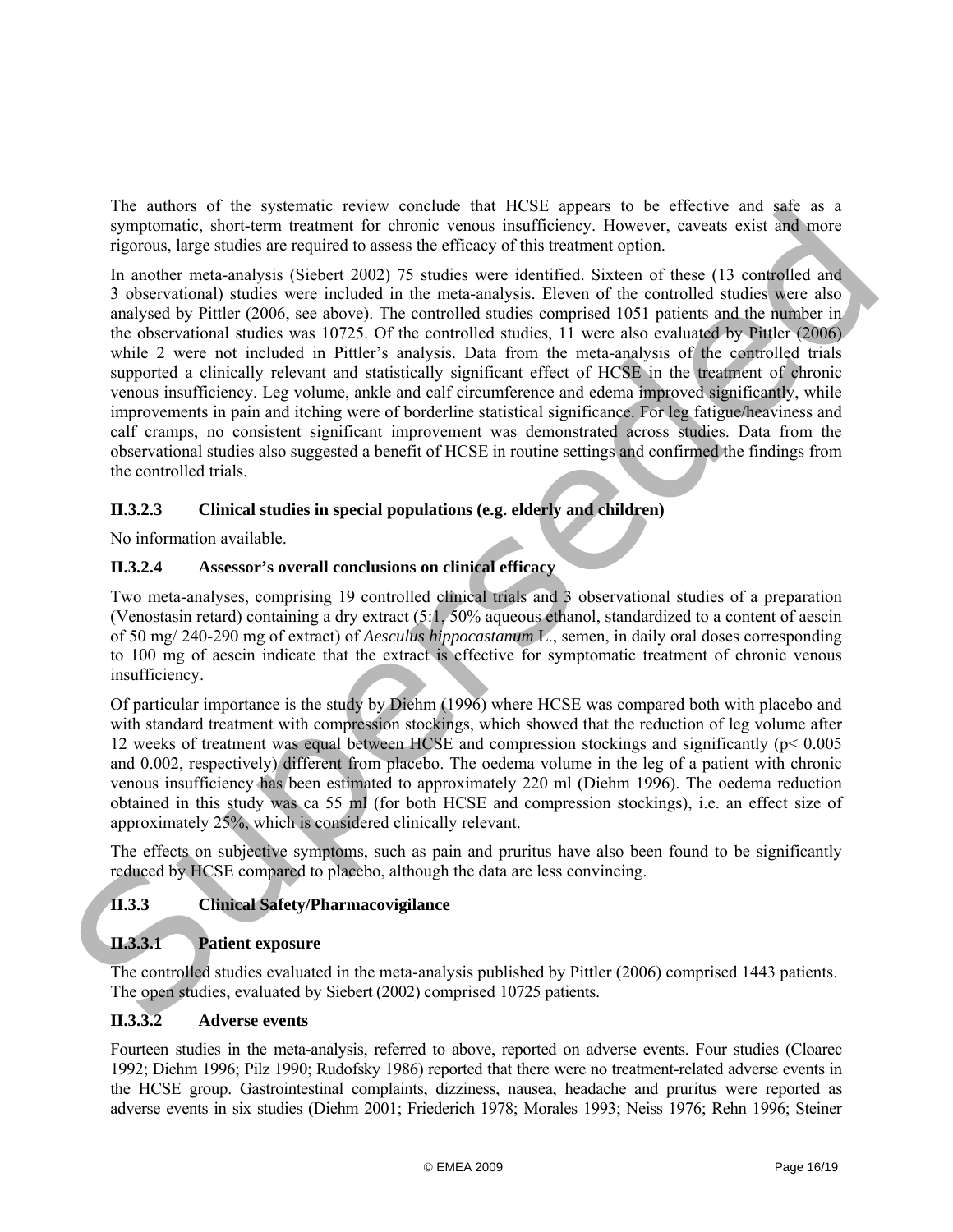The meta-analysis published by Siebert (2002) comprised three observational studies with a total of 10725 patients. No severe adverse events were reported. Mild adverse event rates reported in these studies were 2.89% (95% CI, 2.41-3.46%), 0.61% (95% CI, 0.43-0.86%) and 0.85% (95% CI, 0.43-1.60%) respectively, yielding a sample-size weighted average of 1.51% (95% CI, 1.29-1.76%)

According to Hitzenberger (1989) the preparation Venostasin retard was used in 895 362 500 single doses (= 447 681 250 daily doses) between 1968 and 1988. Only 15 cases of mild adverse effects were reported.

## <span id="page-16-0"></span>**II.3.3.3 Serious adverse events and deaths**

A serious safety issue was raised more than 25 years ago, i.e. the risk of acute renal failure, when patients, who had undergone cardiac surgery, were given high doses of horse chestnut extract i.v. for post-operative oedema. This led to three clinical trials to assess the effects of aescin on renal function. The total number of subjects studied was 83, comprising:

18 healthy volunteers. Ten were administered 10 mg i.v. daily for 3 days, eight were given 20 mg i.v. for 6 days;

40 in-patients (38 adults and two children aged 4 and 8 years) with intact renal function, given aescin (10 mg i.v. bid for 6 days-the highest recommended therapeutic dose-except in the two children, who received 0.2 mg  $kg<sup>-1</sup>$  daily) for the treatment of postoperative oedema after reconstructive surgery of the hand and extremities following trauma;

12 patients with cerebral oedema and normal renal function, who were given a massive i.v. dose on the day of surgery  $(49.2 \pm 19.3 \text{ mg})$  and  $15.4 + 9.4 \text{ mg}$  daily for the following 10 days;

13 patients with impaired renal function due to glomerulonephritis or pyelonephritis, who were given 20-25 mg i.v. daily for 6 days.

In all studies renal function was monitored daily resorting to the usual tests of renal function: BUN, serum creatinine, creatinine clearance, urin analysis. In a selected number of cases para-aminohippurate and labelled EDTA clearance were also measured. No signs of development of renal impairment in the patients with normal renal function or of worsening of renal function in the patients with renal impairment were recorded. All of these studies were carried out with whole HCSE (Sirtori 2001). According to Hitzenberger (1989) the preparation Venostasia retard was used in 895 362 500 single doors (=447 681 250 daily dows) hetwoon 1968 and eathly 15 cases of mid advants effects were reported<br>
11.3.3.3 Series and

## **Assessors comment**

As the bioavailabillity of orally administered aescin is only about 1.5% of the given dose (see II.3.1.2.1), there are no safety concerns in this aspect when HCSE is given orally in the normal dose.

# <span id="page-16-1"></span>**II.3.3.4 Laboratory findings**

None reported.

## <span id="page-16-2"></span>**II.3.3.5 Safety in special populations and situations**

No reports.

## **II.3.3.5.1 Intrinsic (including elderly and children) /extrinsic factors**

No reports

## **II.3.3.5.2 Drug interactions**

It has been stated that aescin could increase the effect of anti-coagulants (Hager 1992), but no confirmed case reports have been found in the literature or been identified through the spontaneous reporting system.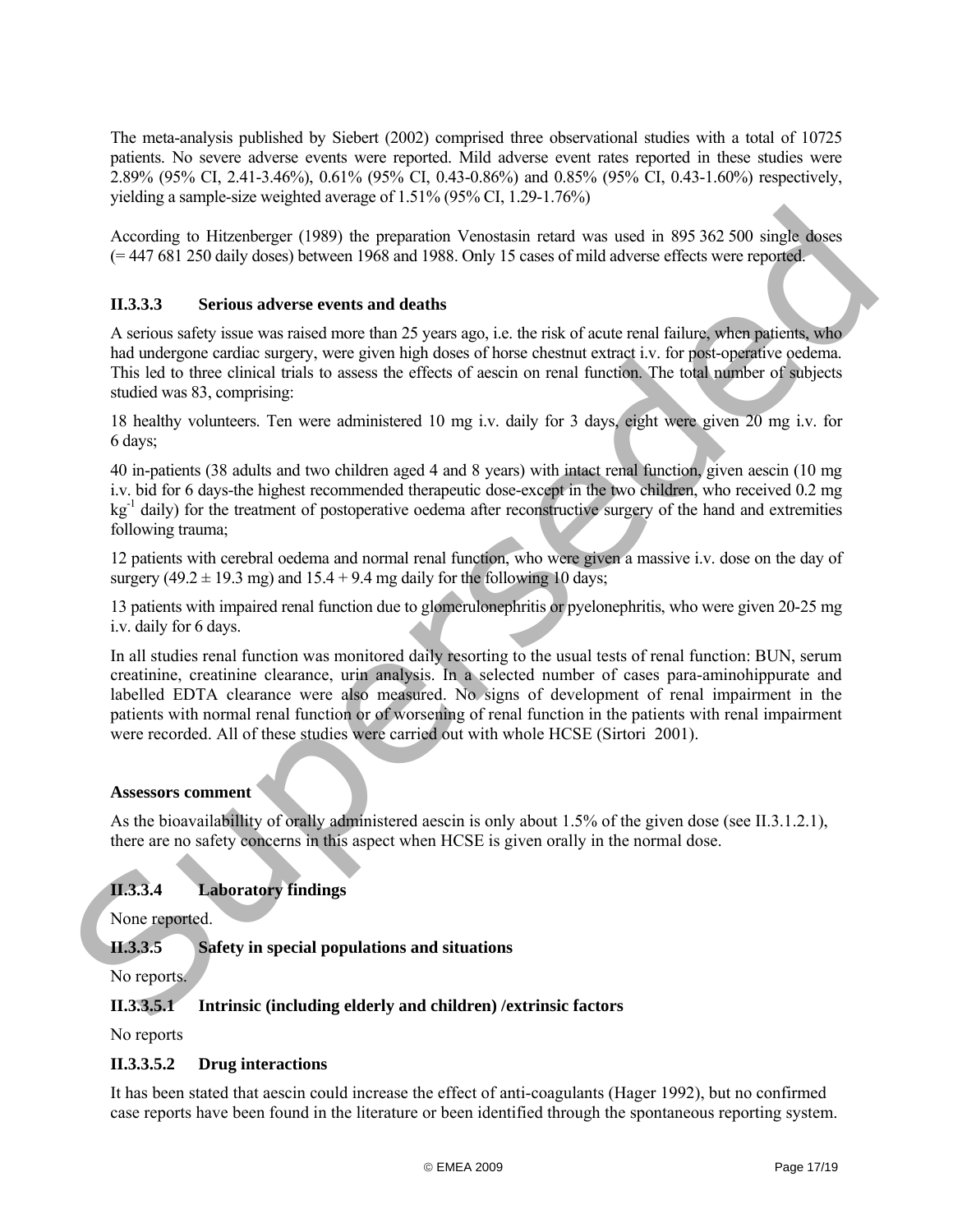## **II.3.3.5.3 Use in pregnancy and lactation**

Pregnant women participated in one clinical trial (Steiner 1990). No adverse events were reported.

## **II.3.3.5.4 Overdose**

No information.

## **II.3.3.5.5 Drug abuse**

No information.

## **II.3.3.5.6 Withdrawal and rebound**

No information.

## **II.3.3.5.7 Effects on ability to drive or operate machinery or impairment of mental ability**

No information.

## <span id="page-17-0"></span>**II.3.3.6 Assessor's overall conclusions on clinical safety**

Only mild adverse events were reported in the 17 clinical trials evaluated in a meta-analysis. Also in open clinical trials with over 10 000 participants only a small number of mild adverse events were reported. During 20 years only 15 mild adverse events were reported from the consumption of 447 million daily doses of the HCSE contained in the product Venostasin. This extract is therefore acceptable with respect to clinical safety.

Only oral administration is foreseen for treatment of chronic venous insufficiency.

## <span id="page-17-1"></span>**II.4 ASSESSOR'S OVERALL CONCLUSIONS**

The clinical efficacy and safety of an extract (1:5, 50% aqueous ethanol, standardized to contain 50 mg of aescin in 240-290 mg extract) of *Aesculus hippocastanum,* semen in a daily oral dose corresponding to 100 mg aescin, is well documented. At present, the mechanism of action of HCSE in chronic venous insufficiency cannot be considered clarified, but it seems to involve an influence on venous tone and capillary filtration rate. The therapeutically active constituent in HCSE is not known with certainty. The data in support of aescin as the active substance in chronic venous insufficiency is very weak. In the present terminology of Ph. Eur., this extract should then be classified as a quantified extract. This extracts has been used in Europe for treatment of chronic venous insufficiency since 1968. This extract can therefore be regarded as an active substance with a well-established medicinal use. The clinical studies were performed with a preparation contained in slow-release capsules. Several pharmacokinetic studies indicate that the availability of aescin is the same in retarded and non-retarded preparations. However, as no evidence is available that aescin is the (only) active ingredient in HCSE, the validity of these bioequivalence studies is of questionable relevance. The fact that all clinical efficacy studies of HCSE have been performed with a prolonged release formulation remains. In the absence of comparative clinical efficacy and safety studies, the monograph should only cover prolonged release formulations of horse chestnut seed extracts, quantified on aescin. No information.<br>
11.3.3.5.5 Drug abuse<br>
No information<br>
11.3.3.5.6 Drug abuse<br>
No information<br>
11.3.3.5.6 Withdrawal and rebound<br>
No information<br>
11.3.3.5.7 Effects on ability to drive or operate machinery or impairment o

## <span id="page-17-2"></span>**II.5 FINAL CONCLUSIONS**

During the meetings of the MLWP and at the public consultation several items were discussed. The following points led to amendments in the monograph: